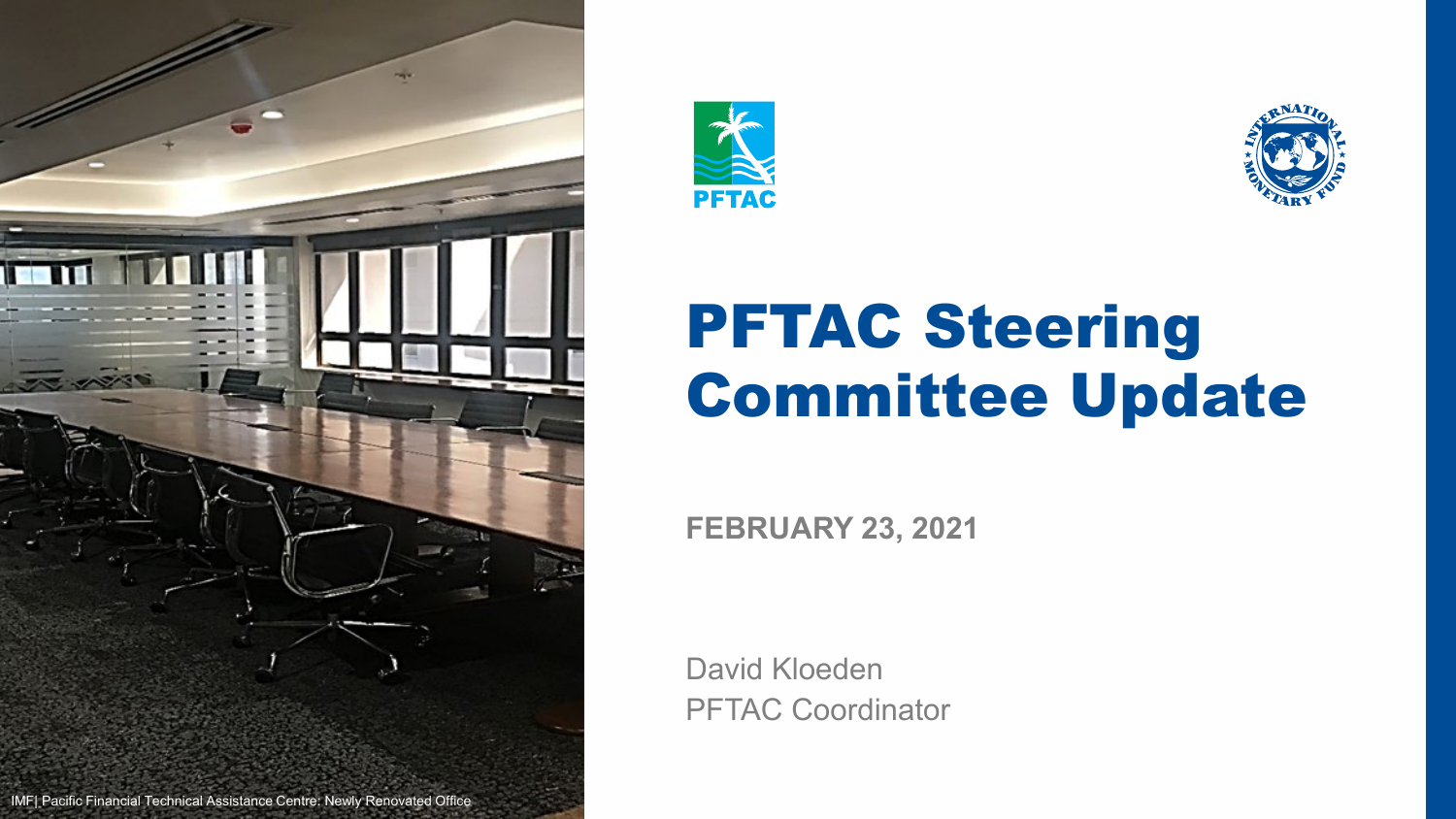## Our Phase V Contributors (so far)

























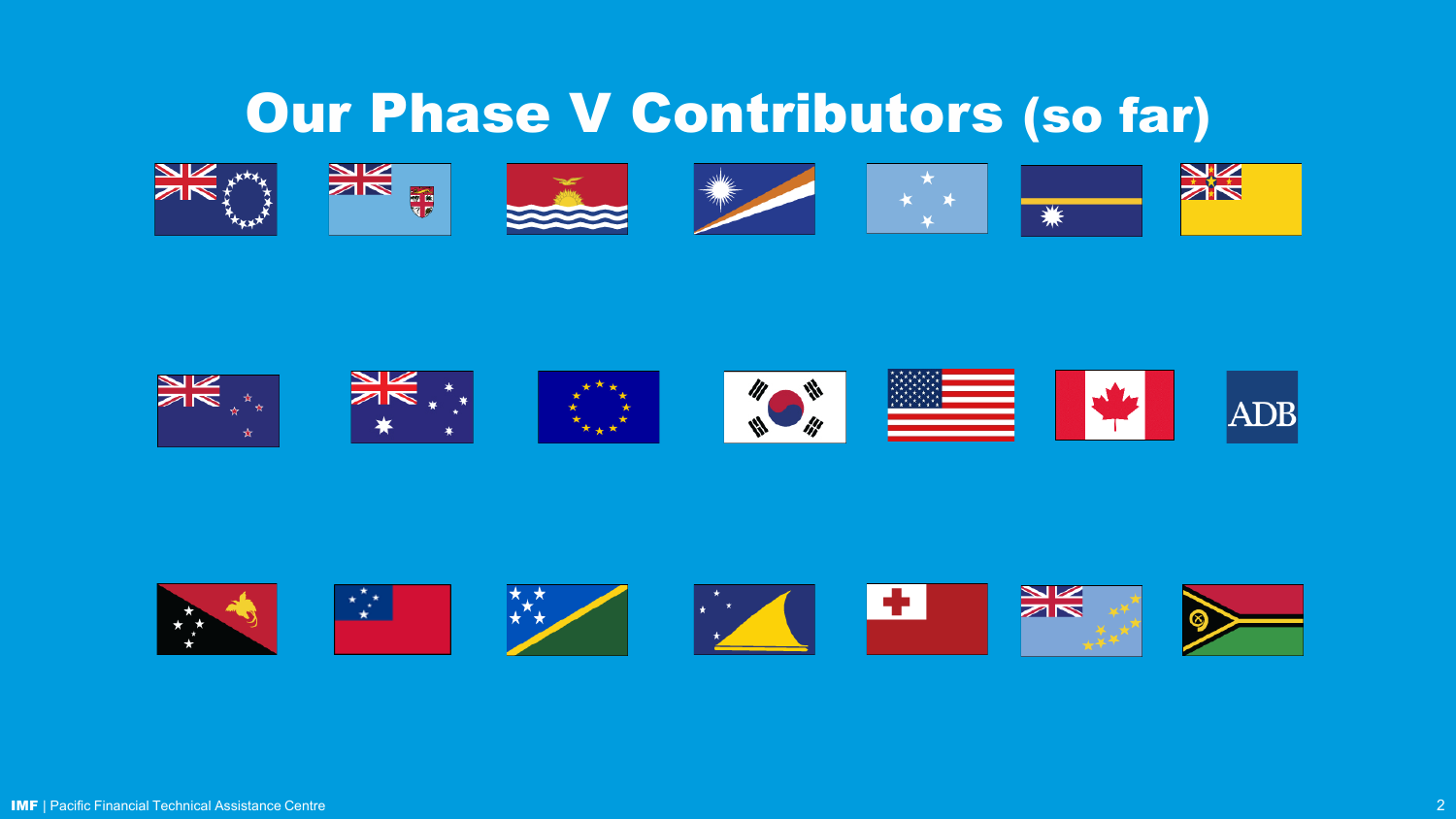## Agenda

| Time (Suva time)           | Duration<br>(minutes) | Description                                                                                                                    | Speaker                             | Organization                                                               |
|----------------------------|-----------------------|--------------------------------------------------------------------------------------------------------------------------------|-------------------------------------|----------------------------------------------------------------------------|
| 11.00 a.m. - 11.05 a.m.    | 5                     | <b>Start of Briefing</b>                                                                                                       | David Kloeden                       | <b>PFTAC Coordinator</b>                                                   |
|                            |                       | - Introductory remarks & agenda                                                                                                |                                     |                                                                            |
|                            |                       | - Update on Operations                                                                                                         |                                     |                                                                            |
| $11.05$ a.m. $-11.15$ a.m. | 10                    | Overview of the PFTAC Response to the COVID Crisis                                                                             | David Kloeden                       | <b>PFTAC Coordinator</b>                                                   |
|                            |                       | - impact during current FY2021 on TA demand priorities and our response                                                        |                                     |                                                                            |
|                            |                       | - expectations and assumptions for FY2022 planning                                                                             |                                     |                                                                            |
| 11:15 a.m. - 12:00 noon    | 45                    | Update of the PFTAC Response to the COVID Crisis at the Program Level - overview and Q&A discussion with<br>the PFTAC advisors |                                     |                                                                            |
|                            |                       | - Revenue Policy and Administration                                                                                            | Georg Eysellein                     | <b>PFTAC Revenue</b><br>Advisor                                            |
|                            |                       | - Public Financial Management                                                                                                  | Iulai Lavea & Paul Seeds            | <b>PFTAC PFM Advisors</b>                                                  |
|                            |                       | - Macroeconomic Analysis and Programming                                                                                       | <b>Andrew Beaumont</b>              | PFTAC Macro Advisor                                                        |
|                            |                       | - Financial Sector Supervision                                                                                                 | Rajinder Kumar                      | <b>PFTAC Fin Sector</b><br>Advisor                                         |
|                            |                       | - Macroeconomic Statistics                                                                                                     | Marcus Scheiblecker &<br>Luis Temes | <b>PFTAC Real Sector</b><br><b>Statistics &amp; GFS</b><br><b>Advisors</b> |
| 12:00 noon - 12:10 p.m     | 10                    | PEFA Climate Assessment - first pilot assessment of new PEFA module - intro                                                    | Iulai Lavea                         | PFTAC PFM Advisor                                                          |
|                            |                       | - experience and observations of Development Partner                                                                           | Habiba Gitay                        | <b>WB Climate Expert</b>                                                   |
|                            |                       | - experience and observations of assessed country authorities                                                                  | Oscar Malielegaoi                   | Samoa MoF CEO                                                              |
|                            |                       | - lessons learned and take away messages                                                                                       | <b>Richard Neves</b>                | Former PFTAC PFM<br>Advisor                                                |
| 12:10 p.m. - 12:15 p.m.    | 5                     | Initiative to update 2017 IMF Review of Pacific Revenue Reforms                                                                | <b>Thomas Story</b>                 | <b>Head of Review</b>                                                      |
|                            |                       | - briefing on review terms of reference and timelines                                                                          |                                     |                                                                            |
| 12:15 p.m. - 12:25 p.m.    | 10                    | SC Agenda Items for Endorsement                                                                                                | David Kloeden                       | <b>PFTAC Coordinator</b>                                                   |
|                            |                       | - 4 month extension of GFS Program Resident Advisor Assignment                                                                 |                                     |                                                                            |
|                            |                       | - continuation of expanded Revenue Program & recruit second resident advisor                                                   |                                     |                                                                            |
|                            |                       | - extension of the support to the regional CBR initiative under Macro program                                                  |                                     |                                                                            |
| 12:25 p.m. - 12:35 p.m.    | 10                    | <b>Phase VI Issues</b>                                                                                                         | Constantin von Albersleben          | <b>IMF ICD/GP</b>                                                          |
|                            |                       | Steps, timelines, milestones                                                                                                   |                                     |                                                                            |
| 12:35 p.m. - 12:55 p.m.    | 20                    | 2021 PFTAC Steering Committee Meeting                                                                                          | David Kloeden                       | <b>PFTAC Coordinator</b>                                                   |
|                            |                       | - planning, venue, logistics for June 2021 Meeting                                                                             |                                     |                                                                            |
|                            |                       | - Establishment of Virtual Phase VI Working Groups by theme,                                                                   |                                     |                                                                            |
|                            |                       | proposed approach to maximize effectiveness of June SC Meeting                                                                 |                                     |                                                                            |
| 12:55 p.m. - 1:00 p.m.     | 5                     | Wrap-up and Concluding Observations                                                                                            | David Kloeden                       | <b>PFTAC Coordinator</b>                                                   |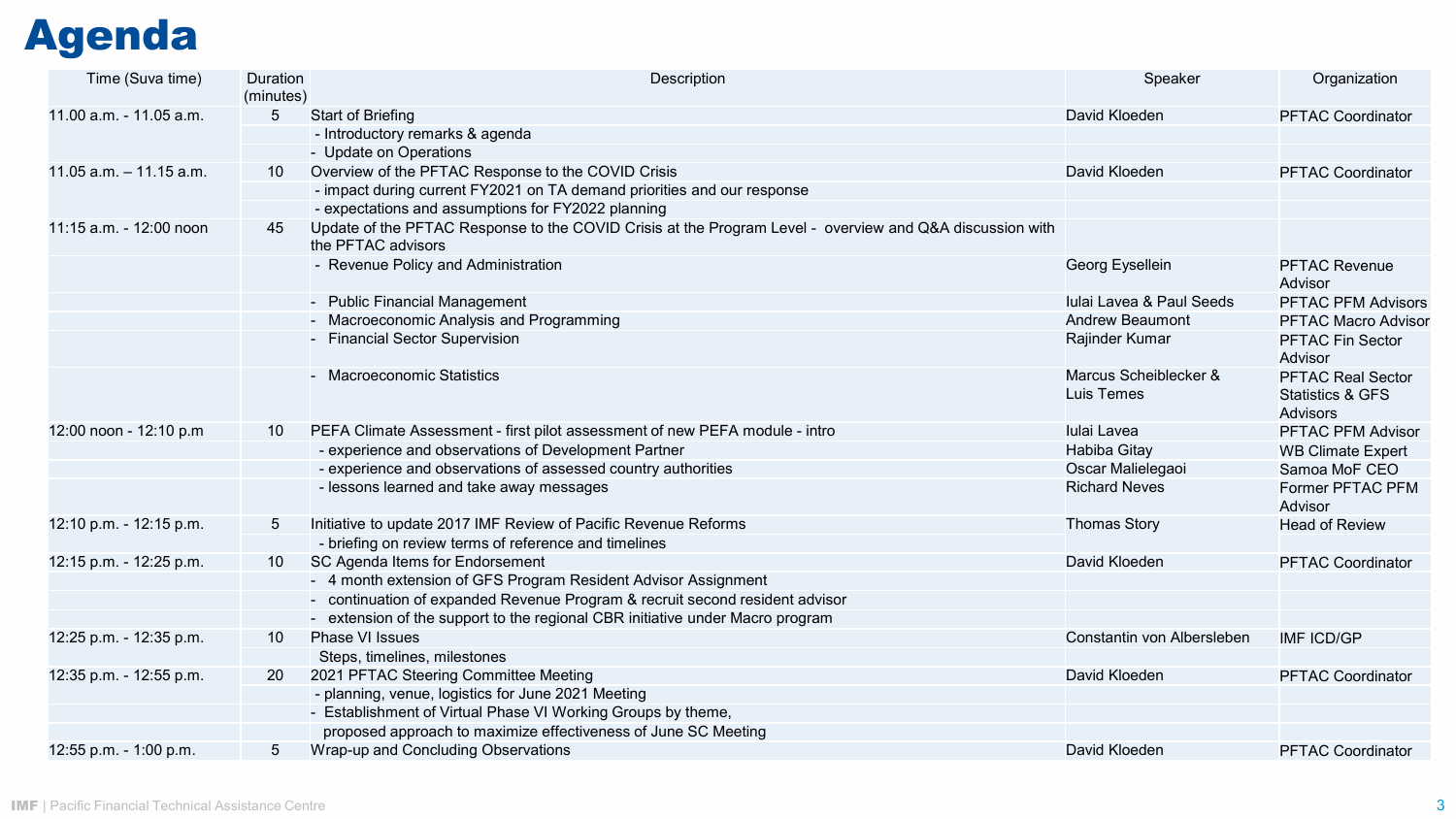## FY2021: Operating in a COVID World

- **Workplan Evolution:** three iterations:
	- ► **April 2020:** baseline developed pre-COVID, delivery expected at previous record levels
	- ► **August 2020:** updated to reflect initial COVID impact/lessons, but remained very ambitious, optimistically including in-year resumption of travel
	- ► **January 2021:** scaled-back by 26 percent to reflect only remote delivery for remainder of year

#### **Operational and Delivery Issues:**

- ► **Remote Delivery:** with a few Fiji exceptions, all training and TA remotely delivered. Challenges have been experienced as well as successes and important lessons learned
- ► **Receiving the TA:** has worked (surprisingly) well for a third of the countries, after some adjustment for another third, and a challenge to engage or address constraints for the balance.

#### **Budget Implications:**

- ► **Virtually no travel or training costs**, and significant savings with expert salaries.
- ► **Very large underspend projected.** Maximum of 60 percent outturn of USD 8 million budget
- ► Large carry forward beyond the ability to utilize in FY2022 with implications for end of Phase V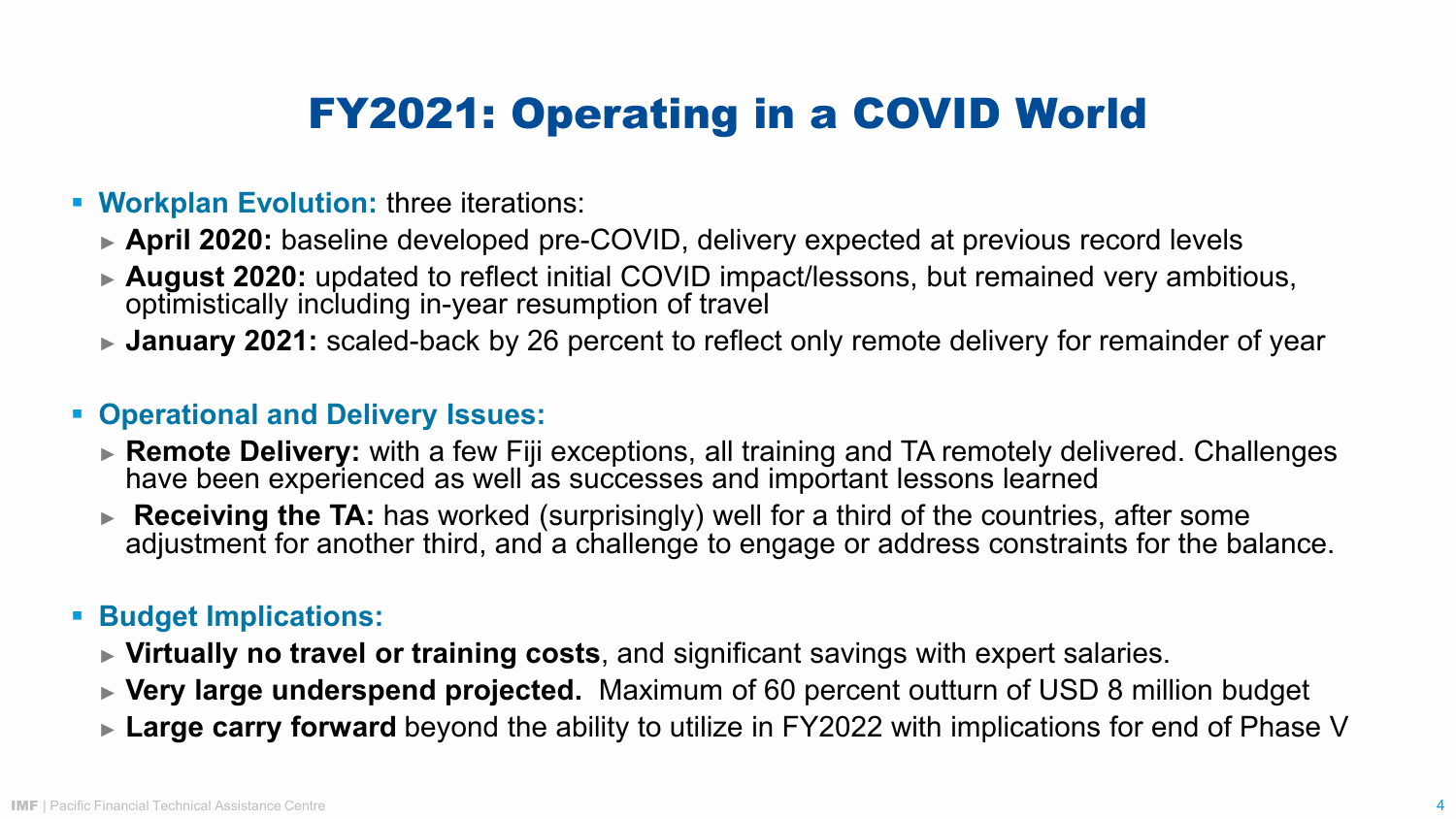#### A recap on our assessment of our activities to respond to COVID-19?

**Using a simple scoring system, we have classified all FY2021 activities as follows:**

#### *1. Not COVID-19 related*

- *2. Indirectly COVID-19 related* while the objective of the TA is unrelated to responding to the COVID-19 crisis, indirect benefits to the response may result, e.g. inflation forecasting, PEFA climate assessment, macro modelling
- *3. Moderately COVID***-19 related** *–* while the original objective of the TA is unrelated, the impact and benefits are more directly related to responding to the crisis. Examples include cyber risks for financial sector supervision, training on fiscal frameworks and forecasting.
- *4. Predominantly COVID***-19** *related*  possibly in direct response to a request from the authorities, or existing work that is already strongly corelated to the crisis response or is after some recalibration. Examples include Quarterly National Accounts, post-COVID taxpayer compliance, cash management, tax policy reviews, financial sector COVID webinars, business continuity planning.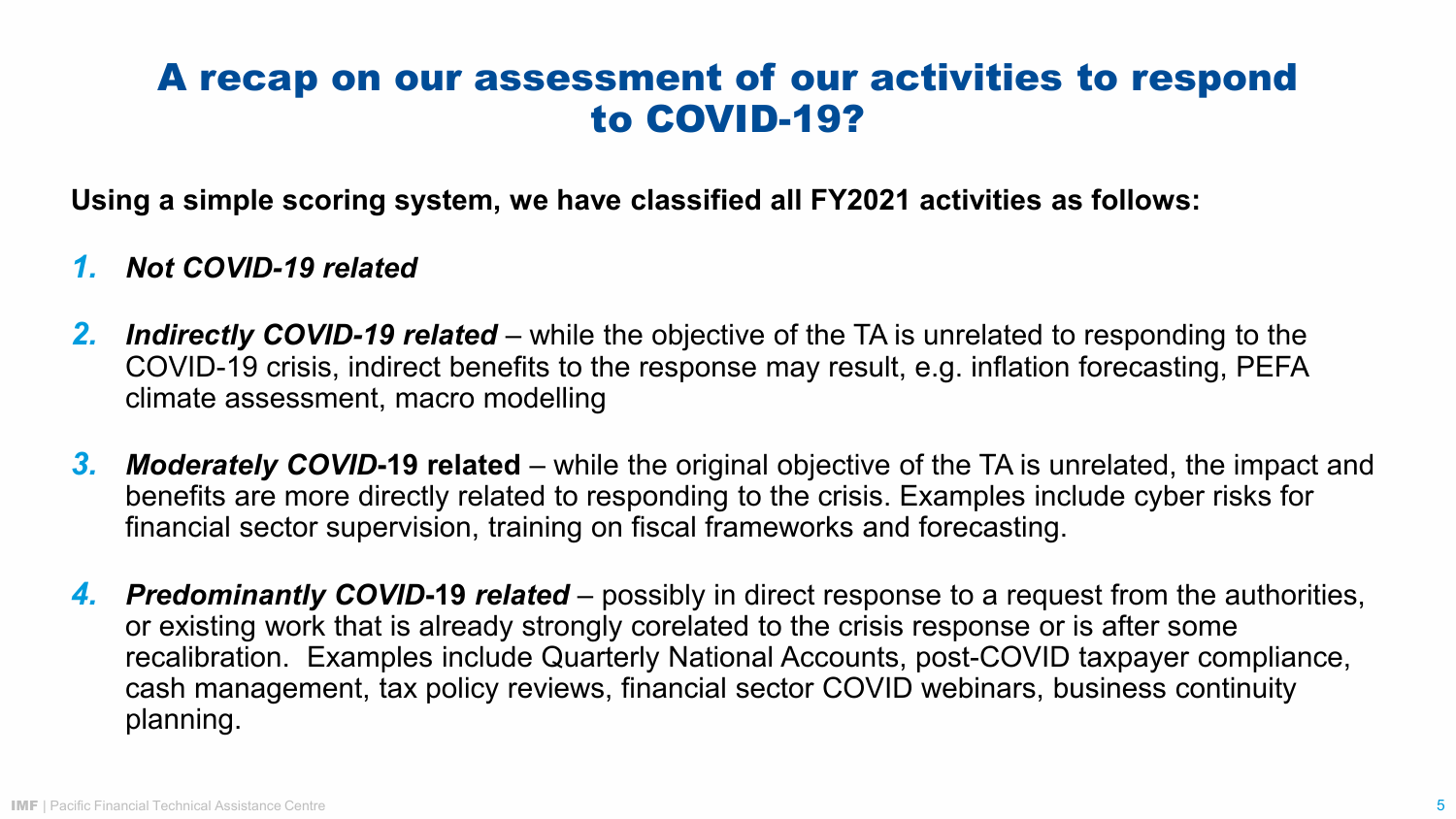#### COVID-19 relatedness of TA delivered so far in FY2021

0 100 200 300 400 500 600 700 800 900 Revenue Administration Public Financial Management Financial Sector Supervision Real Sector Statistics Macroeconomic Programming and **Analysis** Government Finance **Statistics 1** - Not COVID Related **2** - Indirectly COVID Related **3** - Moderatly COVID Related **4** - Predominantly COVID Related

**Distribution of Updated FY21 TA days by COVID Category** 

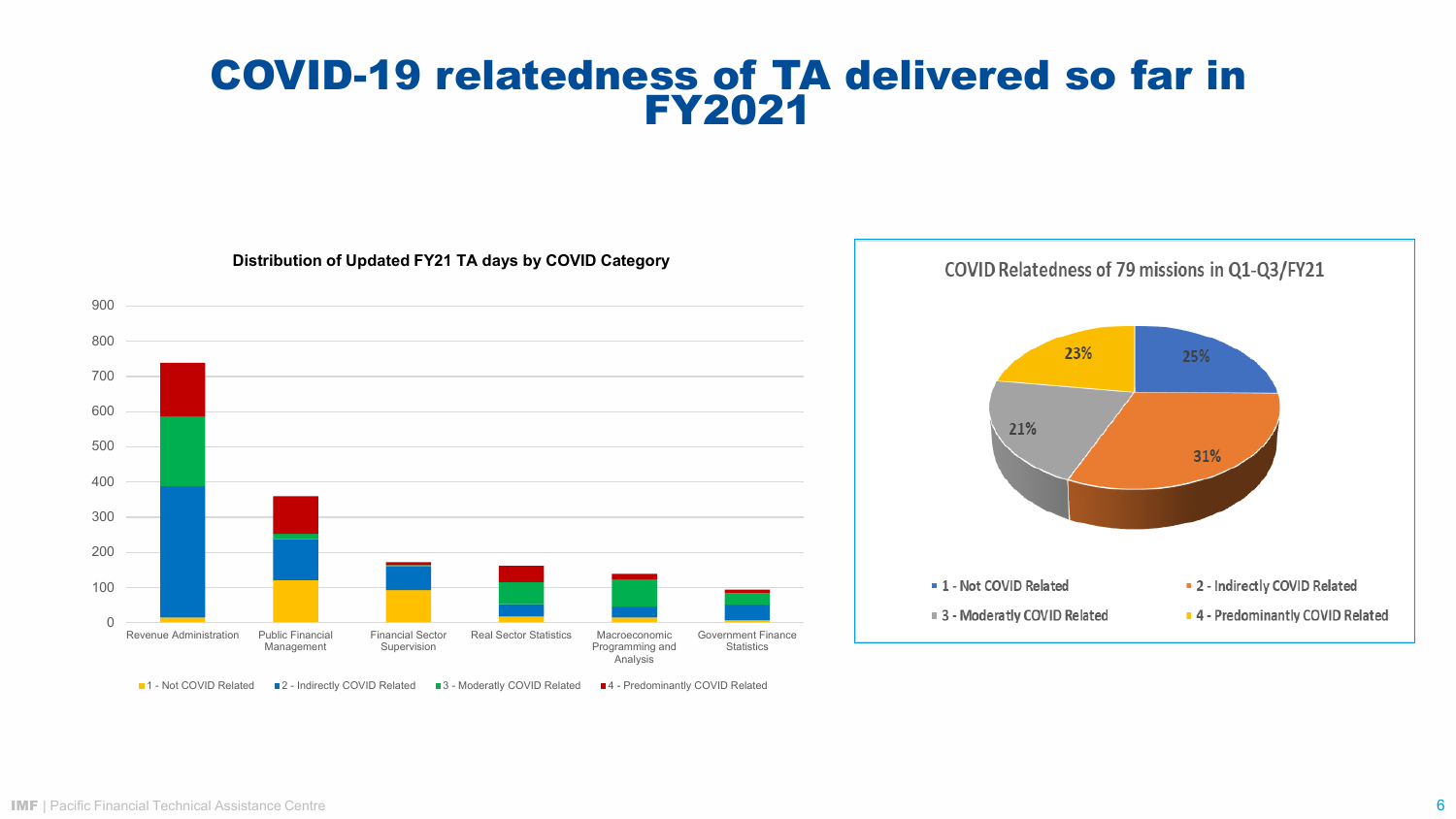## FY2022: Planning for a post-COVID World

- **Assumptions:**
	- **Ample budget envelope:** at least USD 7.5 million equal to highest recent annual outturn
	- **Resumption of travel:** anticipated before end-CY2021, perhaps initially with restrictions
	- **COVID issues will predominate** prioritization of activities and efforts as the crisis evolves and the impact and response becomes clearer
- **Development of Workplans:**
	- **Wide stakeholder consultation** with policy makers and agency counterparts in member countries. Also with donors, development partners, and regional groups like PITAA
	- **Closely integrated with IMF Surveillance and Lending.** Very strong collaboration and regular exchange between PFTAC experts and mission chiefs and teams from IMF's Asia Pacific Department – remote engagement is significantly strengthened since the COVID crisis.
	- **Steering Committee input is predominantly strategic and medium-term** (i.e. next FY and beyond). Plans however remain flexible to accommodate new needs as nimbly as possible without jeopardizing longer term objectives.
- **Changes in processes and timelines:**
	- **Major internal reform to CD management** underway within the IMF taking full effect from FY2022.
	- **New CD-MAP platform** and completely overhauled processes and management arrangements.
	- **Shift in Steering Committee scheduling:** moving from annual meetings late in the FY (e.g. March for PFTAC) till early in the new FY (proposal for 2021 late June). Endorsement of workplans will now occur after the year has started.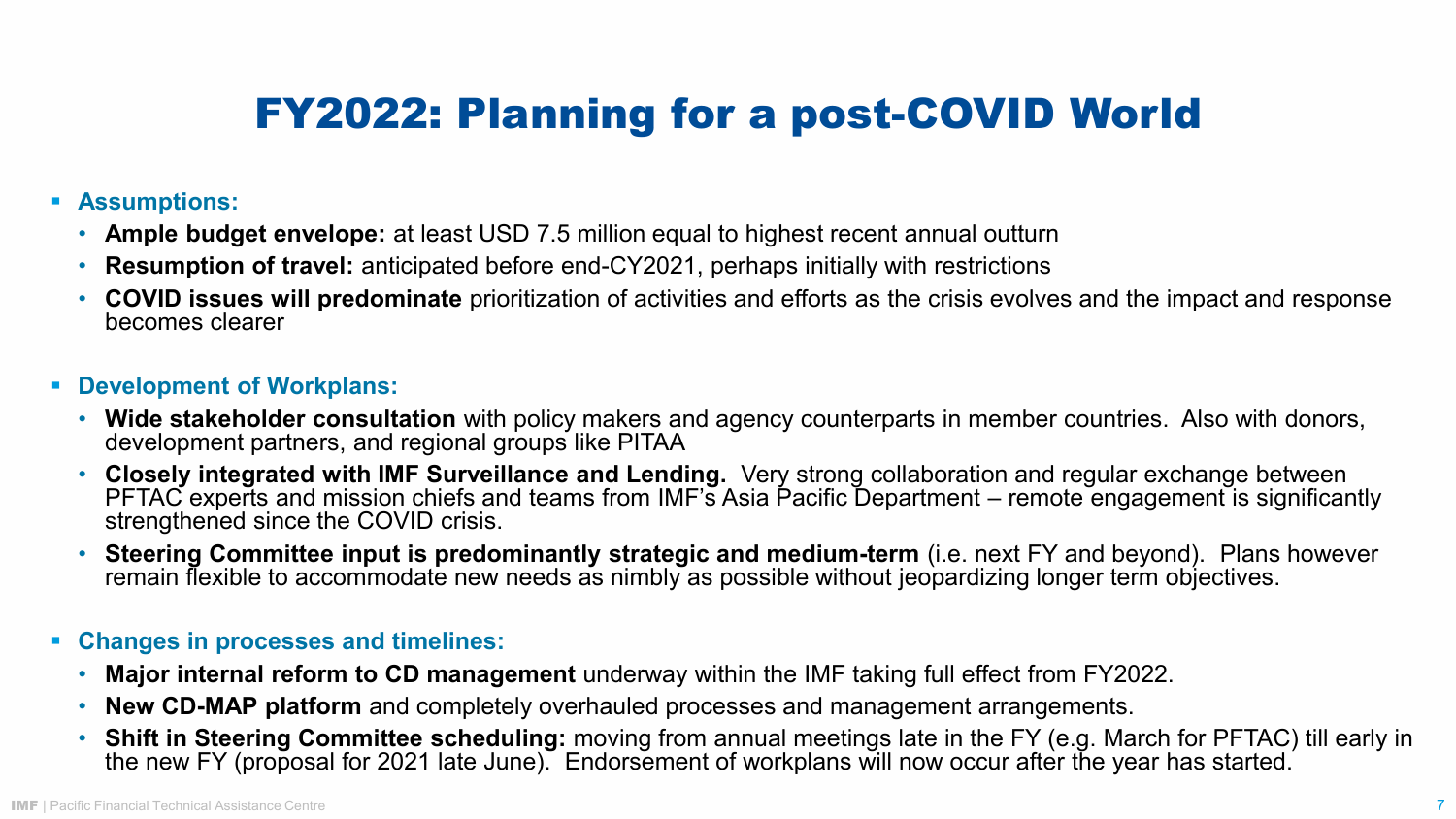## Views from the Statistics Advisors

#### **COVID-19 has highlighted the importance and need for more frequent data and increased demand for quarterly GDP estimation for policy response formulation**

- PFTAC successfully introduced a QNA program in Fiji
- Implementation of experimental QNA programs in Vanuatu and Tonga is work in progress.
- In the long-run, more countries are expected to join the program if country capacity is sufficient.

#### **Persistent capacity constraints in micro-states hinders progress**

- Statistical office capacity in micro-states is too low for regular GDP and other statistical (GFS, BoP) updates and publication.
- Documentation of business processes helps reduce dependence on one or two key officials but is insufficient alone.
- Remote capacity substitution is more challenging than periodic in-person missions. High risk of delay of publication. Can something different be contemplated?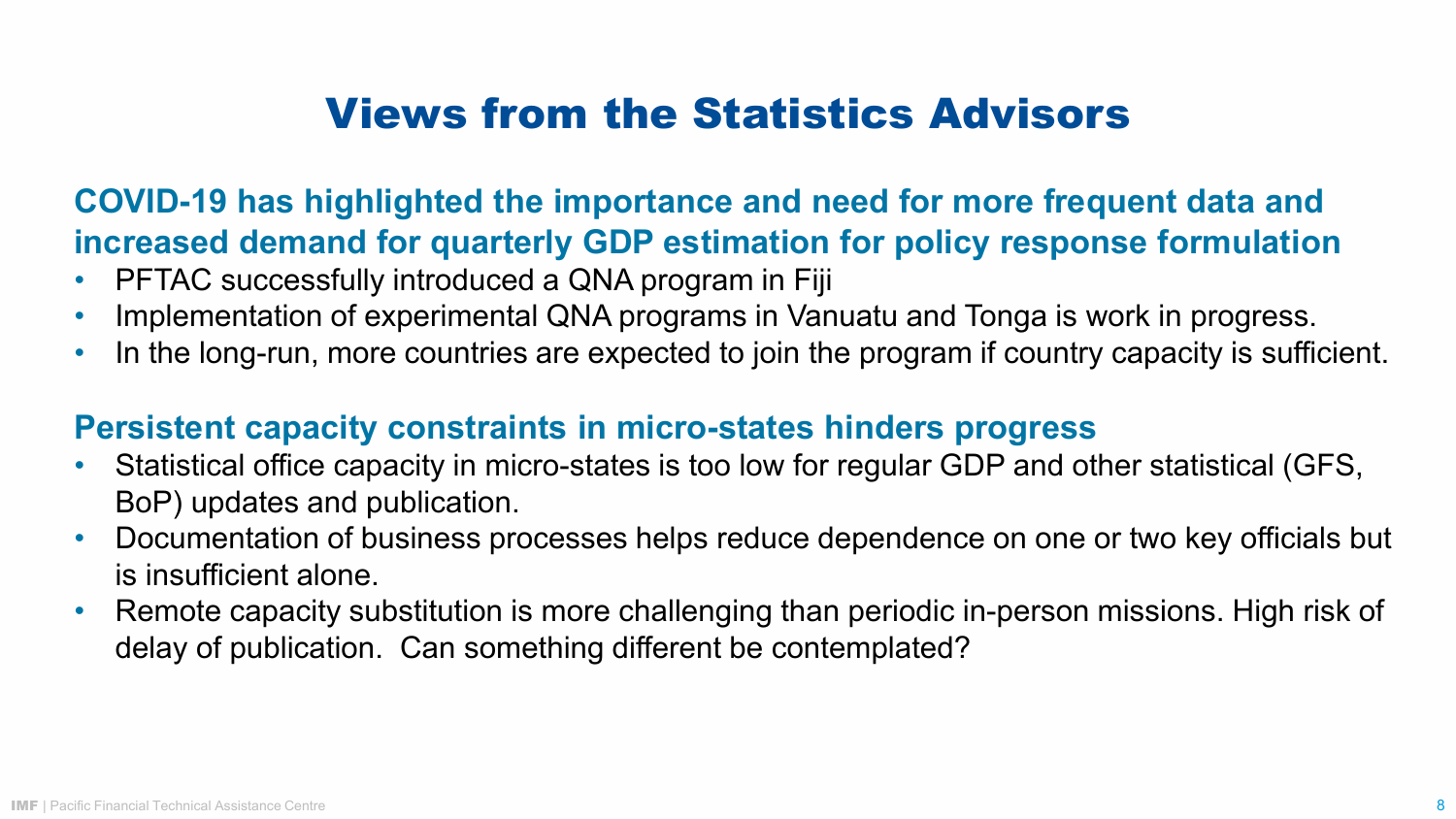## Views from the Revenue Advisor

#### **Keeping up collections and compliance in a COVID world:**

- Maintaining and recovering revenue in difficult economic circumstances impact on tourism industry
- Business continuity planning
- Segmented taxpayer approach to COVID-19 impact, e.g. compliance of Large Taxpayer segment
- Compliance Improvement Strategies tailored to the current and post-COVID-19 situation
- Taxpayer Service Strategies focused on increasing voluntary compliance
- Importance of IT support

#### **Revenue collection challenges faced by Tax Administrations:**

- Limited resources while gaining more administrative tasks like deploying stimulus packages
- Getting the right balance of skills to deliver core functions to address different taxpayer segments
- Previous challenges to manage on-time payment and tax return filing have heightened, exacerbated by lack of data and poor integrity of taxpayer registers
- Limited or no capacity to deal with evasion/fraud, international issues like transfer pricing, and increasing challenges from the digital economy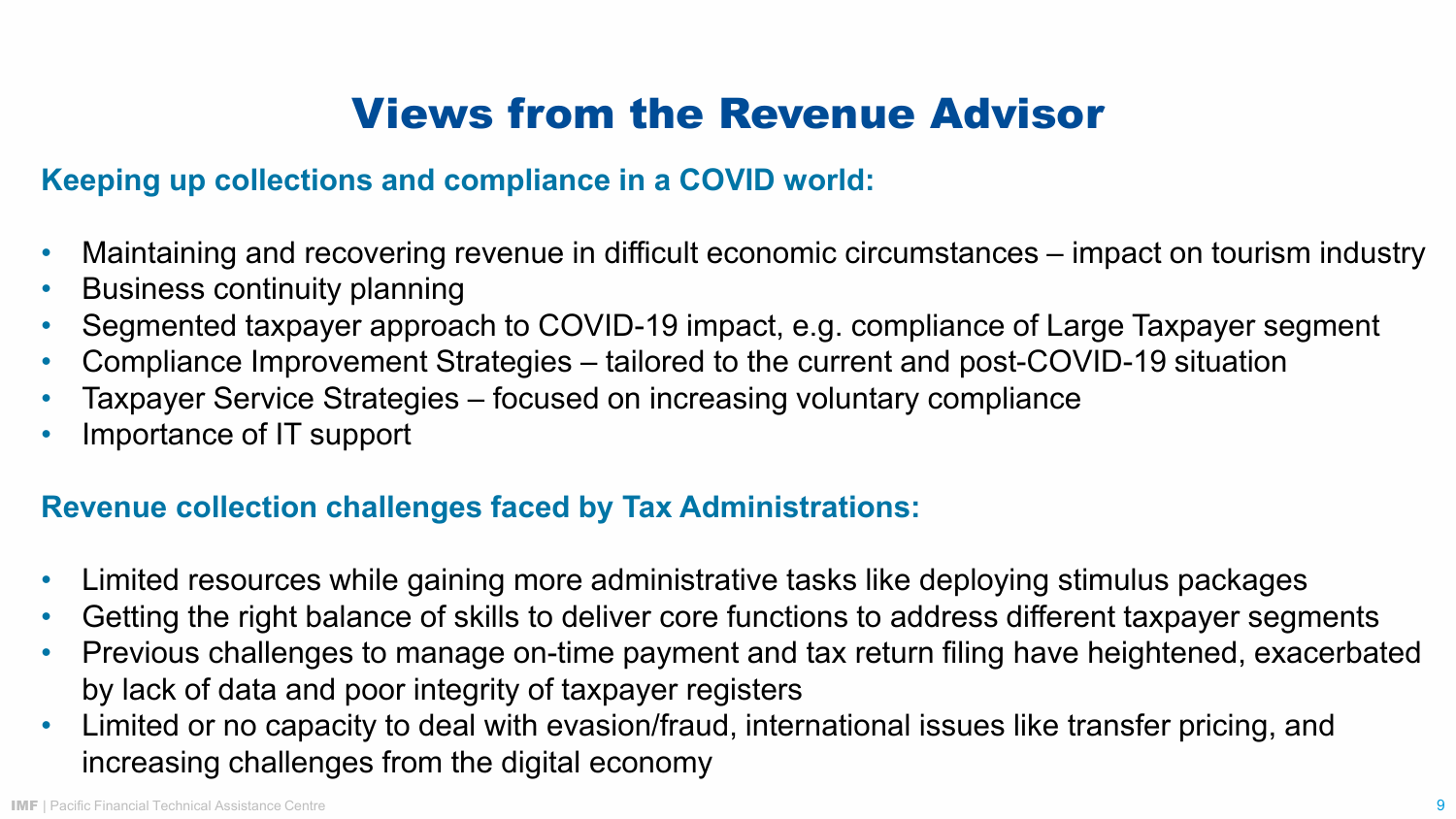## Views from the Revenue Advisor

#### **Upscaling of Revenue Program**

- Since November 2018 to meet unmet demand high demand continues unabated
- Workplan has changed significantly to respond to new emerging TA needs reflective of wide-ranging need for assistance, and trust in PFTAC for help

#### **Remote CD Delivery**

- Proven to be successful, dependent on commitment and level of cooperation
- Flexible, responsive quicker follow-up assistance possible. Takes longer, interaction has limitations
- Savings travel, accommodation
- Communications and internet connectivity has generally been good.

#### **Tax Reform to Mobilize Revenue is a Key Priority**

- Tax Policy increase in demand
- Tax Legislation significant increase in demand
- Tax Administration organizational reforms recognizing need for increased investment/funding
- A Medium Term Revenue Strategy (MTRS) may be a consideration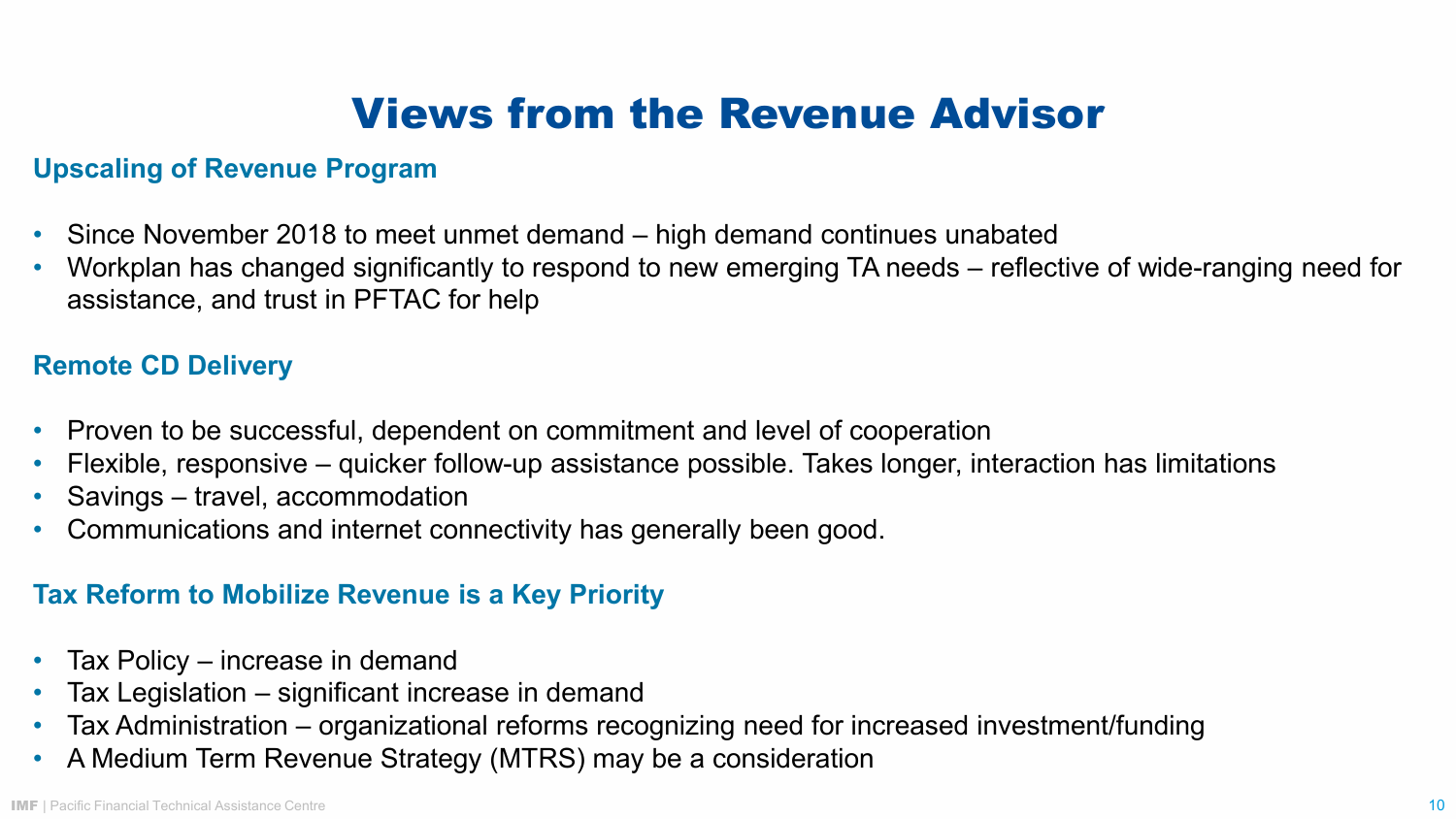## Views from the Revenue Advisor

#### **Optimization of IT Support (short-, medium- and long-term priorities)**

- User training
- Management reports
- E-tax payment and filing, taxpayer queries.
- Business process re-engineering and SOP's
- Upgrading of systems, equipment
- Internet connectivity

#### **Understanding the Tax Base (medium- to long-term priorities)**

- Informal sector & taxpayers out of tax net, levels of compliance of registered taxpayers
- Tax gap analysis
- Business intelligence Customs, Gov Departments, Financial Intelligence Centers, Banks etc.
- Revenue activation projects tax base broadening, countering evasion/avoidance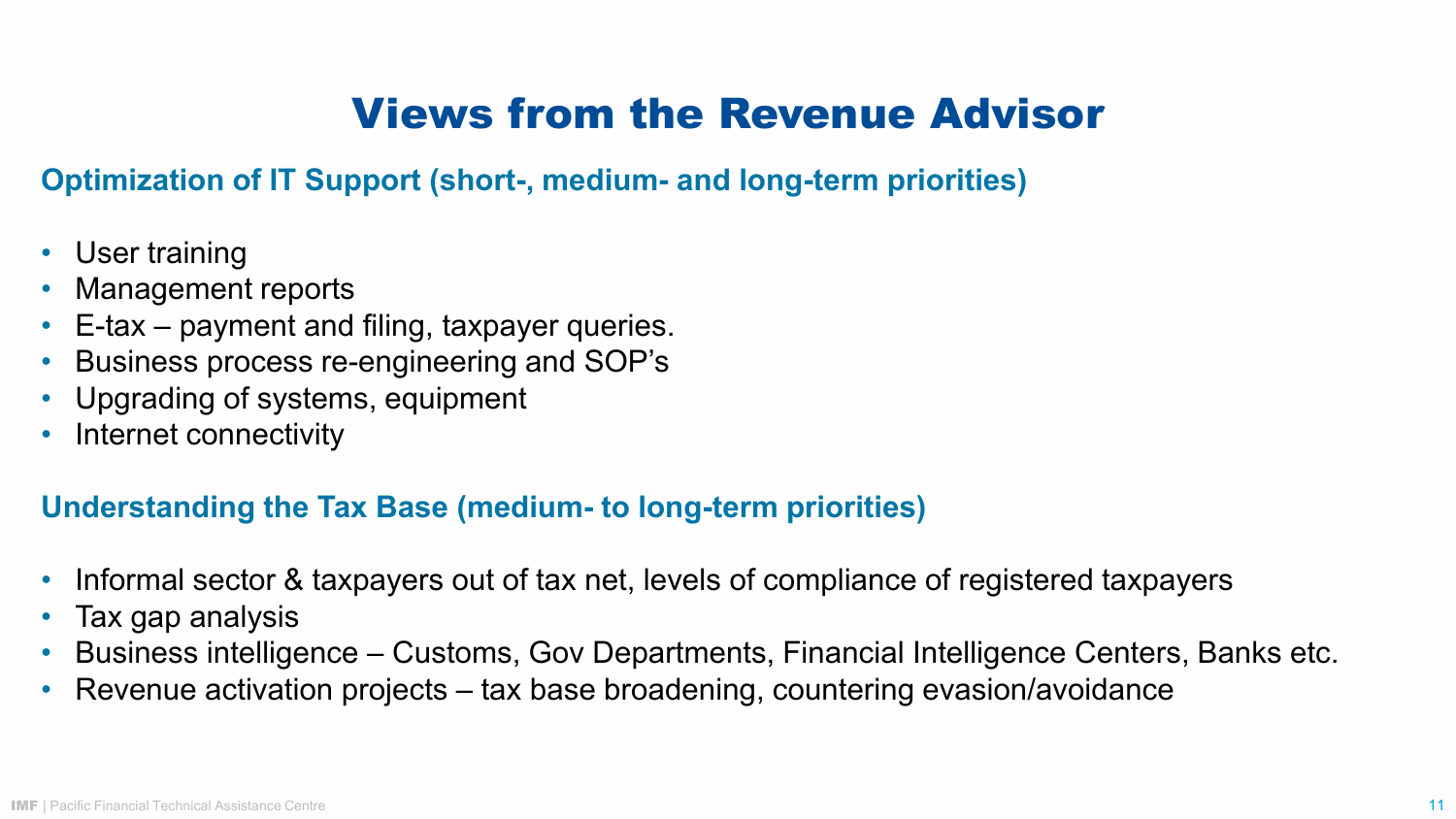## Financial Sector Supervision Advisor Views

#### • **Key PFTAC FSS projects:**

- Aligning banking prudential regulation with international standards
- Regulatory reforms in the insurance sector
- Cyber security regulation and prudential standards
- Implementing risk-based supervision for banks

#### **Impact of COVID 19 on FSS programs:**

- **14 remote missions delivered**
- **Countries have shown varying degrees of preference and adjustments to remote TA delivery** ranging between full adjustment to minimal adjustment
- **TA delivery across all FSS programs continues remotely with a few exceptions where counterparts** prefer to wait for travel to resume for on-site engagement
- **COVID-related concerns continue to dominate the attention of the supervisory authorities- resultant** shift in the priorities of the authorities leading to deferment of projects included in FY 2021 Work Plan – aggravate the existing capacity constraints impacting TA absorption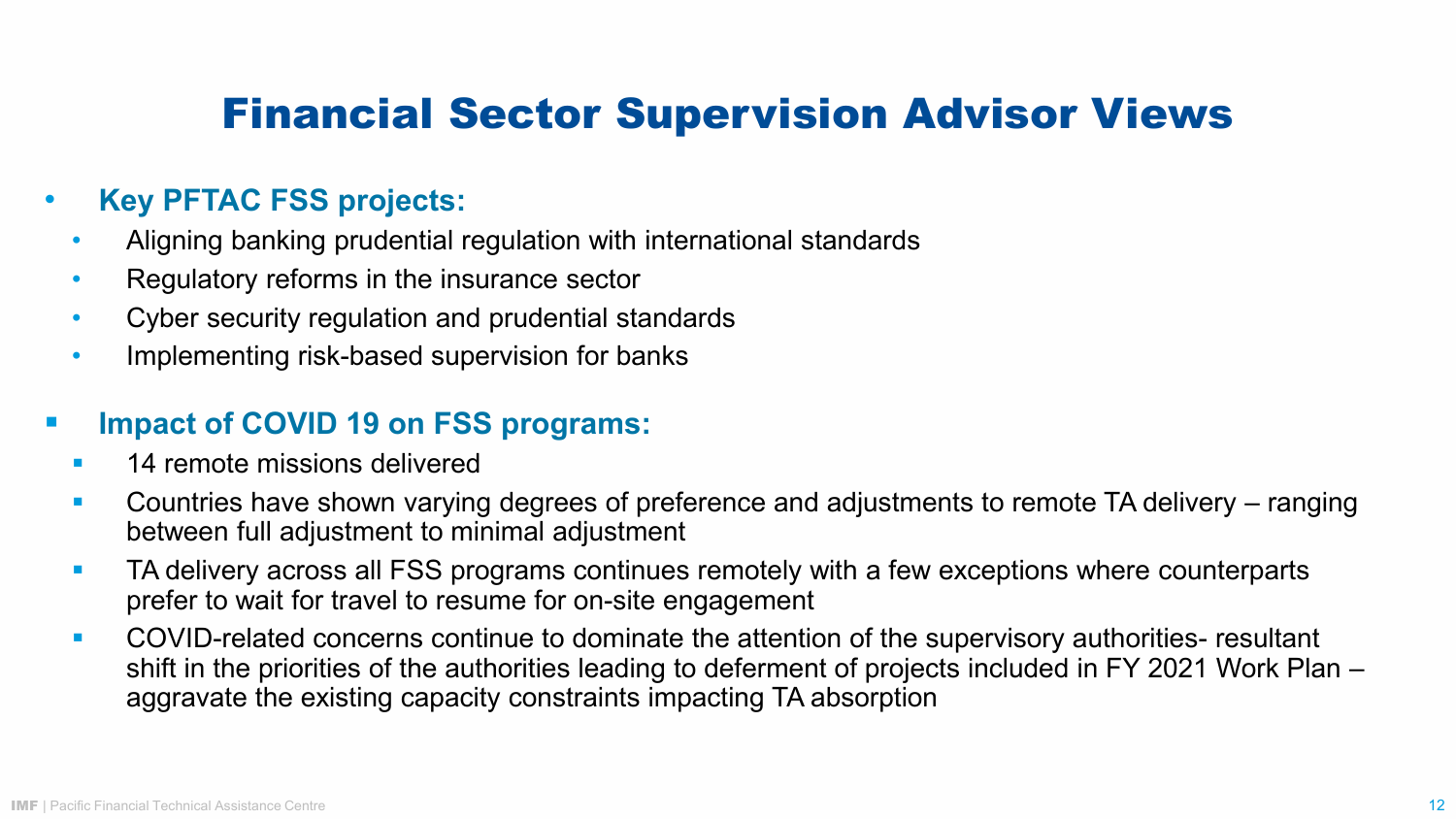### Financial Sector Supervision Advisor Views

#### **PFTAC Response to COVID 19**

- Important not to halt reforms continued emphasis on strengthening the prudential standards and financial risk analysis to increase the resilience of the financial system to likely COVID shock
- Remote training stepped up. Video recorded PPTs followed by live Q&A sessions introduced and appreciated by authorities.
- Encouraged authorities to step-up monitoring of credit portfolio of banks to detect stress signals at early stage and conserve capital.
- Upcoming AFSPC on March 30, 2021: Focus on exploring Phase VI Program ideas will *inter alia*  identify TA programs to assist authorities in responding to asset quality, financial stability and business continuity concerns arising from COVID shock – a working group to develop and refine the identified project program ideas before the next Steering Committee Meeting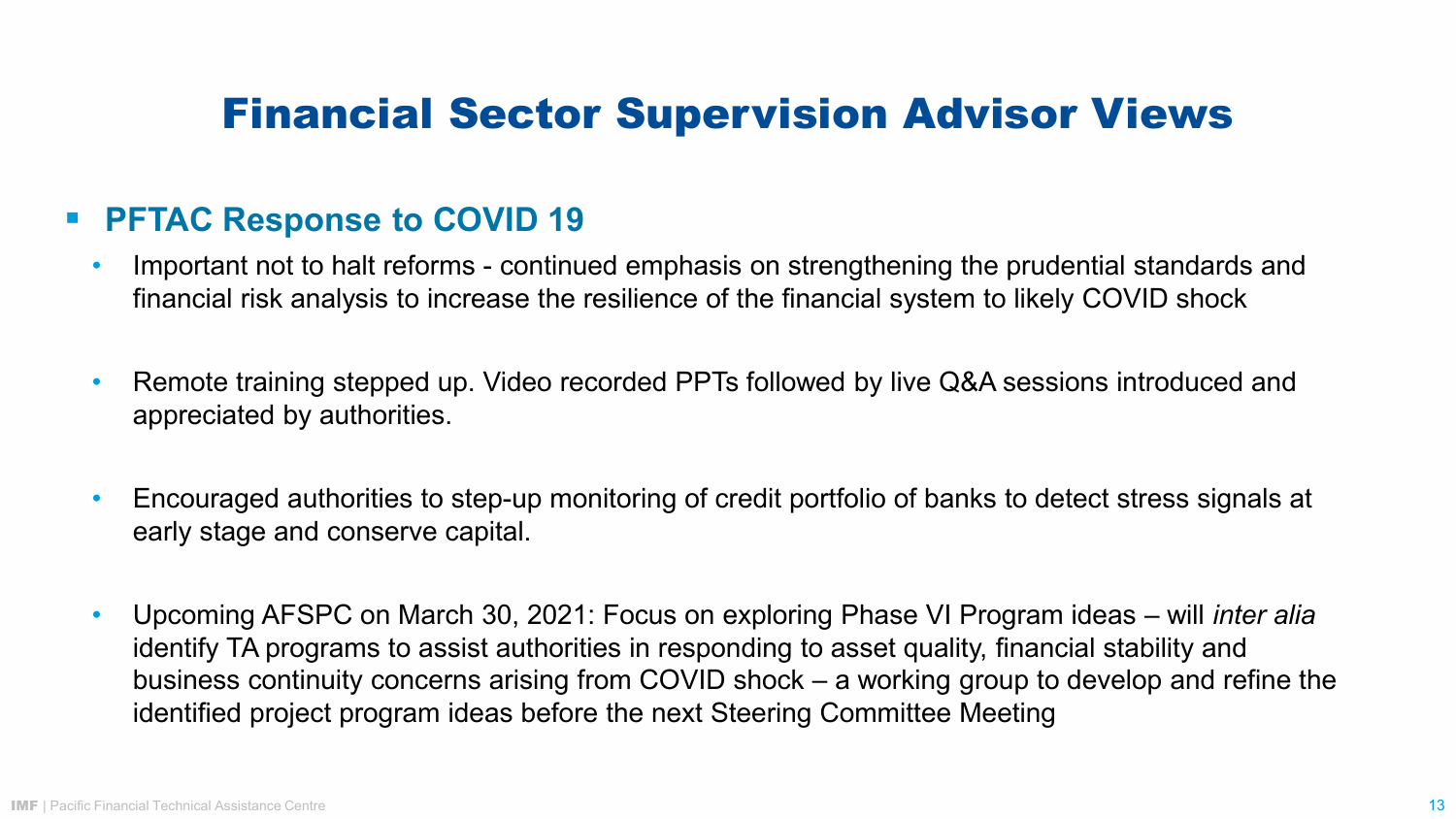## Views from the PFM Advisors

#### **Impact of COVID:**

- Shift to all remote delivery, but with some successful hybrid experiences like the joint workshop with UNDP using USP campus network and Samoa PEFA Climate assessment
- Most member countries adjusted their priorities for PFM support from PFTAC in response to COVID.
- Some planned activities postponed, other brought forward, and new requests accommodated
- Advisors able to contribute to certain IMF country team efforts and projects

#### **Recent PFM priority topics:**

- More credible and policy-based budgets, drawing on evidence from PEFA assessments.
- Modernizing public financial management legislation to support PFM reforms.
- Improved preparation and presentation of financial accounts in compliance with IPSAS Cash.
- Greater risk-based approach to internal audit.
- Enhanced cash management through improved forecasting and management
- Improved oversight and management of fiscal risks associated with SOEs.
- IMF | Pacific Financial Technical Assistance Centre 14 November 15, 1998 16, 1999 16, 1999 17: 14 November 16, 1999 17: 14 • PEFA assessments completed in Samoa and PNG; agile assessment completed in Tonga and underway in Cook Islands. Climate Change assessment in Samoa. These assessments highlight the areas for more work as reflected in the PFM Roadmaps that follows the assessment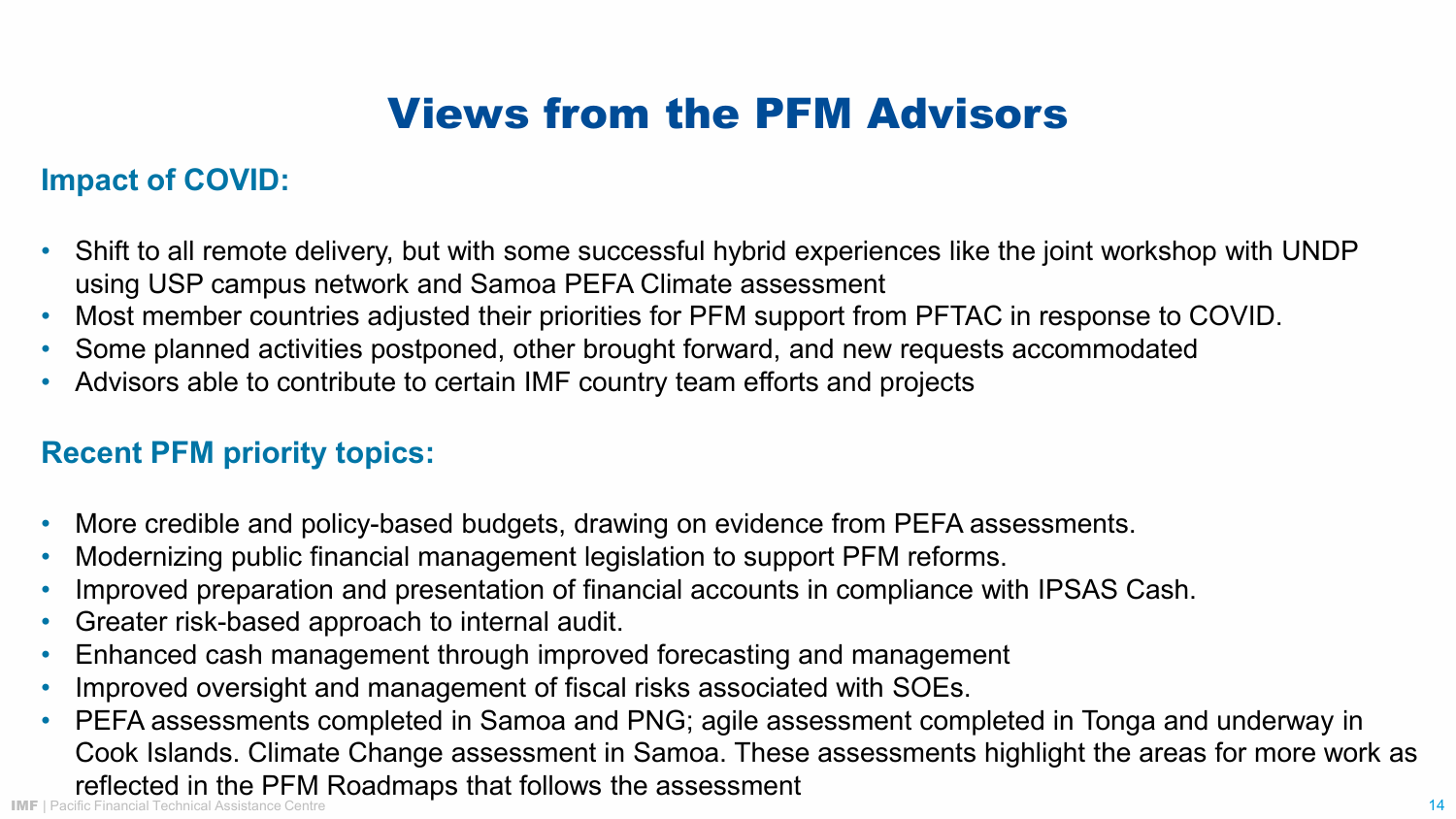## Views from the PFM Advisors

#### **Moving Forward FY2022 and Beyond**

- Planned second PEFA Climate in FY 22 (possibly Fiji) plus Gender Responsive and Agile PEFA for Nauru
- Heightened focus on Public Investment Management workshop in April; Cook Island PIMA request
- Continue progress on ongoing projects: budget transparency; financial reporting; cash management; risk oversight and management (especially SOEs)
- Further capacity development on fisheries revenue forecasting (Kiribati and Tuvalu)
- New RBM Topic Objective: Public Investment Management now a separate dedicated objective capacity development on project appraisal and selection, and disclosure of PPPs and their fiscal impact
- **Lesson learning from the IMF study on PIC reform roadmaps** more attention to sequencing and prioritization cognizant of countries' absorptive capacity
- Expanding TA support on risk oversight, incorporating identification and disclosure of contingent liabilities
- Reemerging requests for capacity development on setting fees for non-tax revenue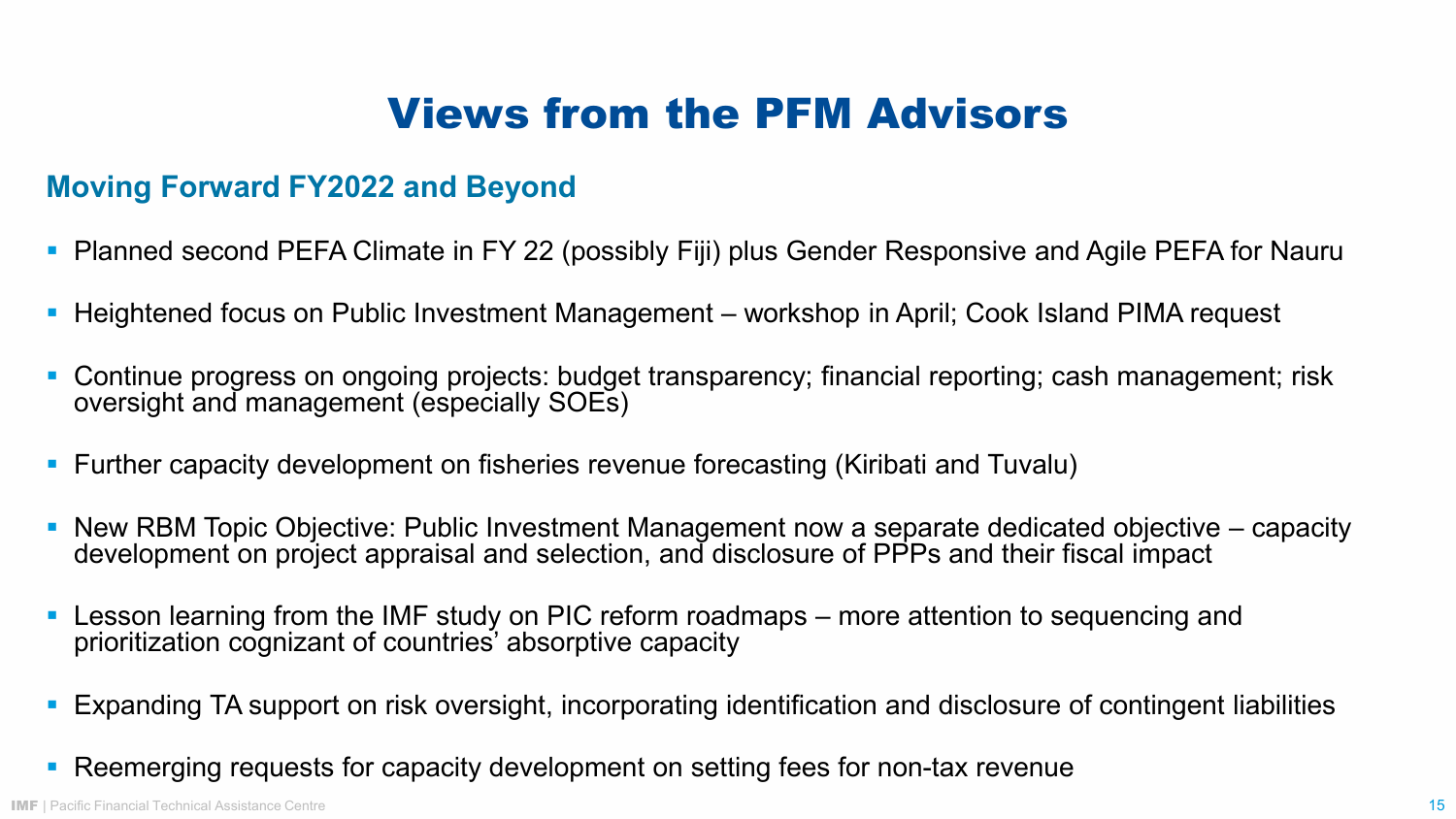## Views from the Macro Advisor

#### **COVID Impact:**

- Prompt response to unplanned TA requests: Marshall Islands, Solomon Islands, Samoa
- COVID Pacific impact seminar delivered in August 2020 with Singapore Training Institute
- Correspondent banking remittances are an important stabilizer, and ongoing efforts of heightened importance
- Fiji macro-fiscal model scenario analysis
- Tuvalu and Nauru contributed to the IMF Country Teams analysis

#### **Capacity Variation:**

- Capacity varies enormously in the region
- **Basic budget execution**
- More sophisticated analysis
- Technical Assistance must be flexible against these needs
- High need for macro-fiscal analysis with scenario analysis
- Some limited need for more sophisticated approaches
- Data availability an issue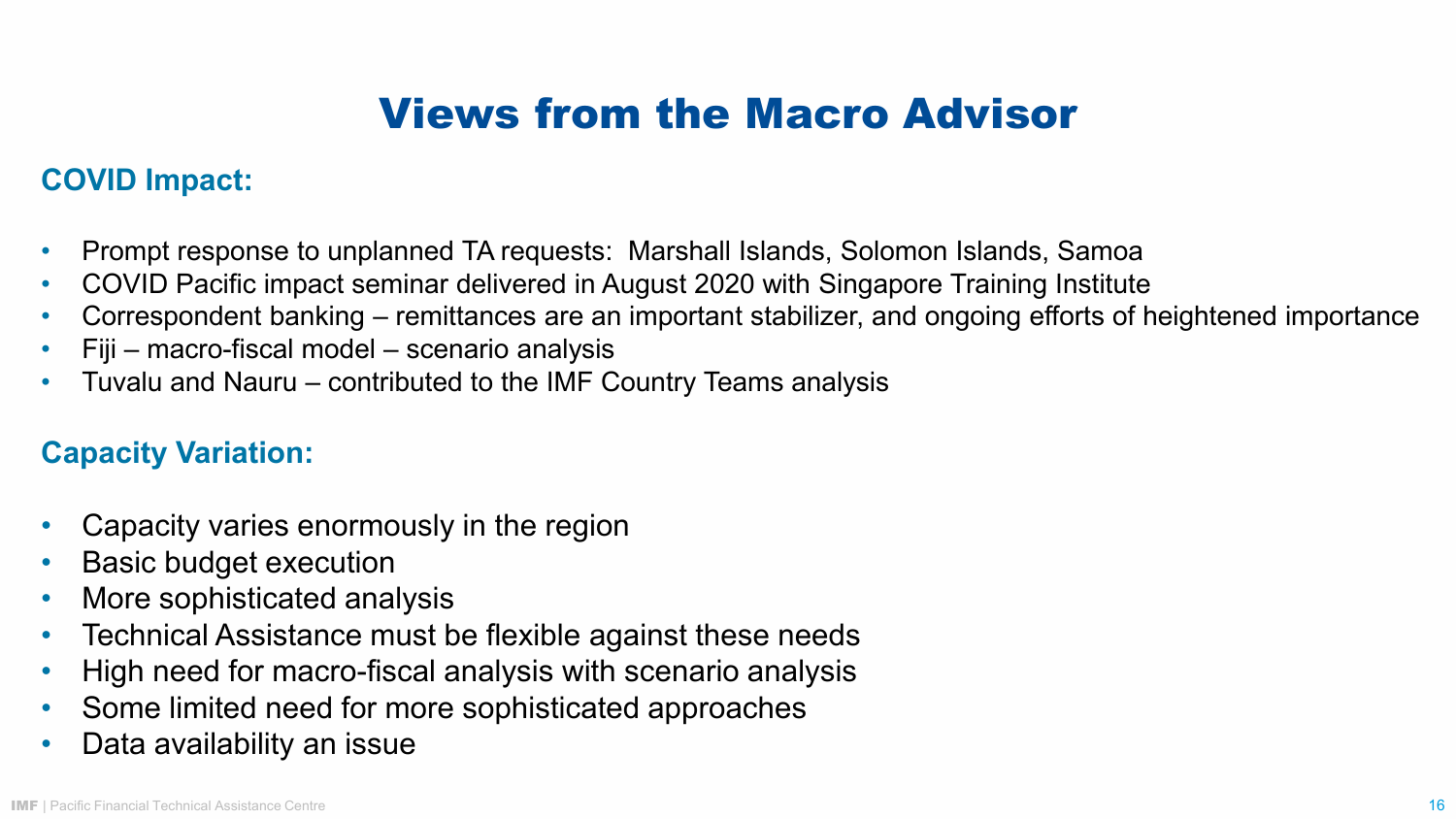## Climate Responsive PFM: PEFA Climate Assessment in Samoa

- **1. Introduction** Mr. Iulai Lavea, PFTAC PFM advisor
- **2. Reflections of a Development Partner in the Assessment Team:** Ms. Habiba Gitay, World Bank Climate Specialist
- **3. Reflections from the Country Authorities:** Mr. Oscar Malielegaio, CEO Samoa Ministry of Finance
- **3. Lessons Learned and Take Away Messages:** Mr. Richard Neves, assessment team leader and former PFTAC PFM advisor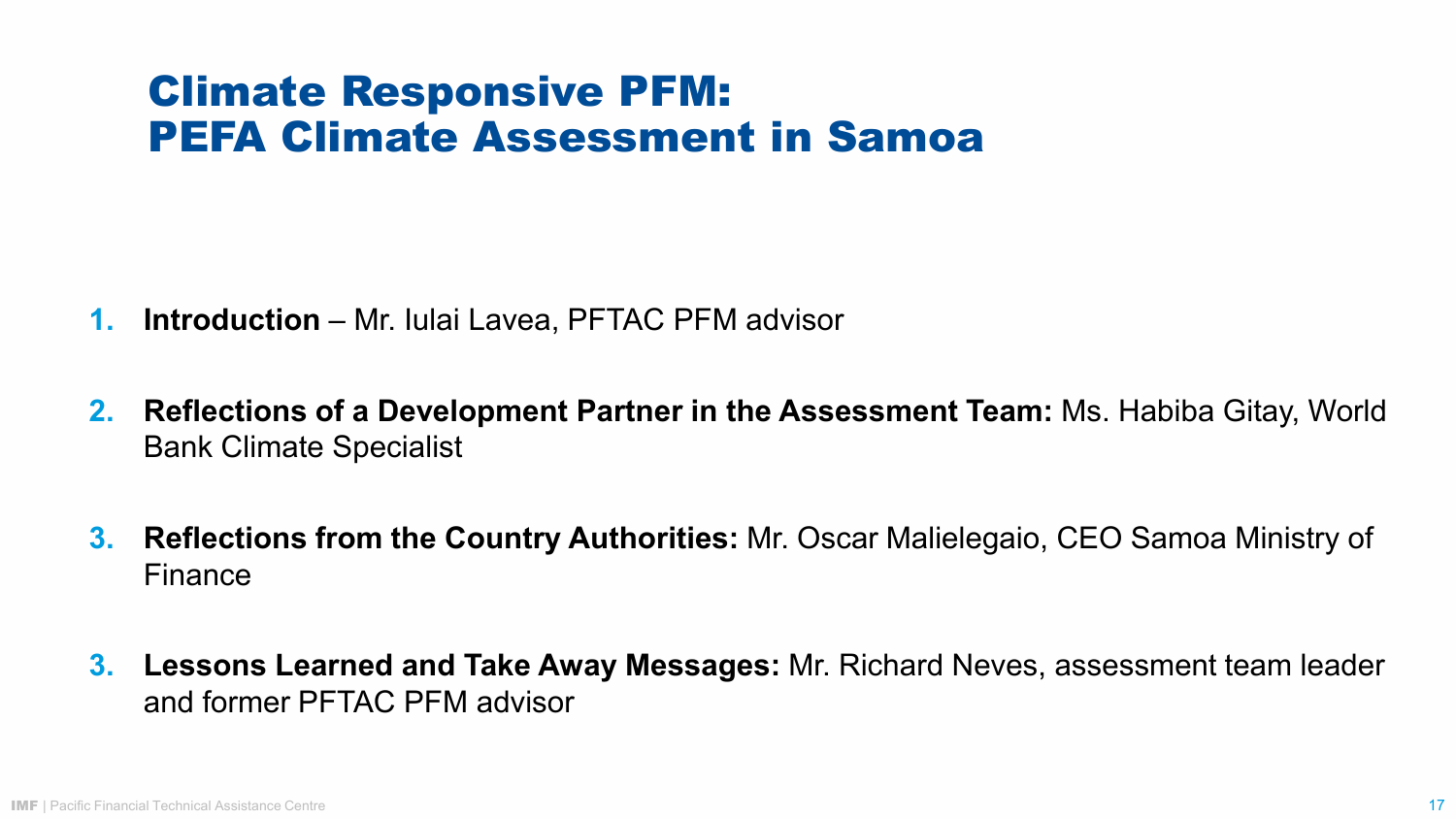# PEFA Climate Change Assessment - **SAMOA**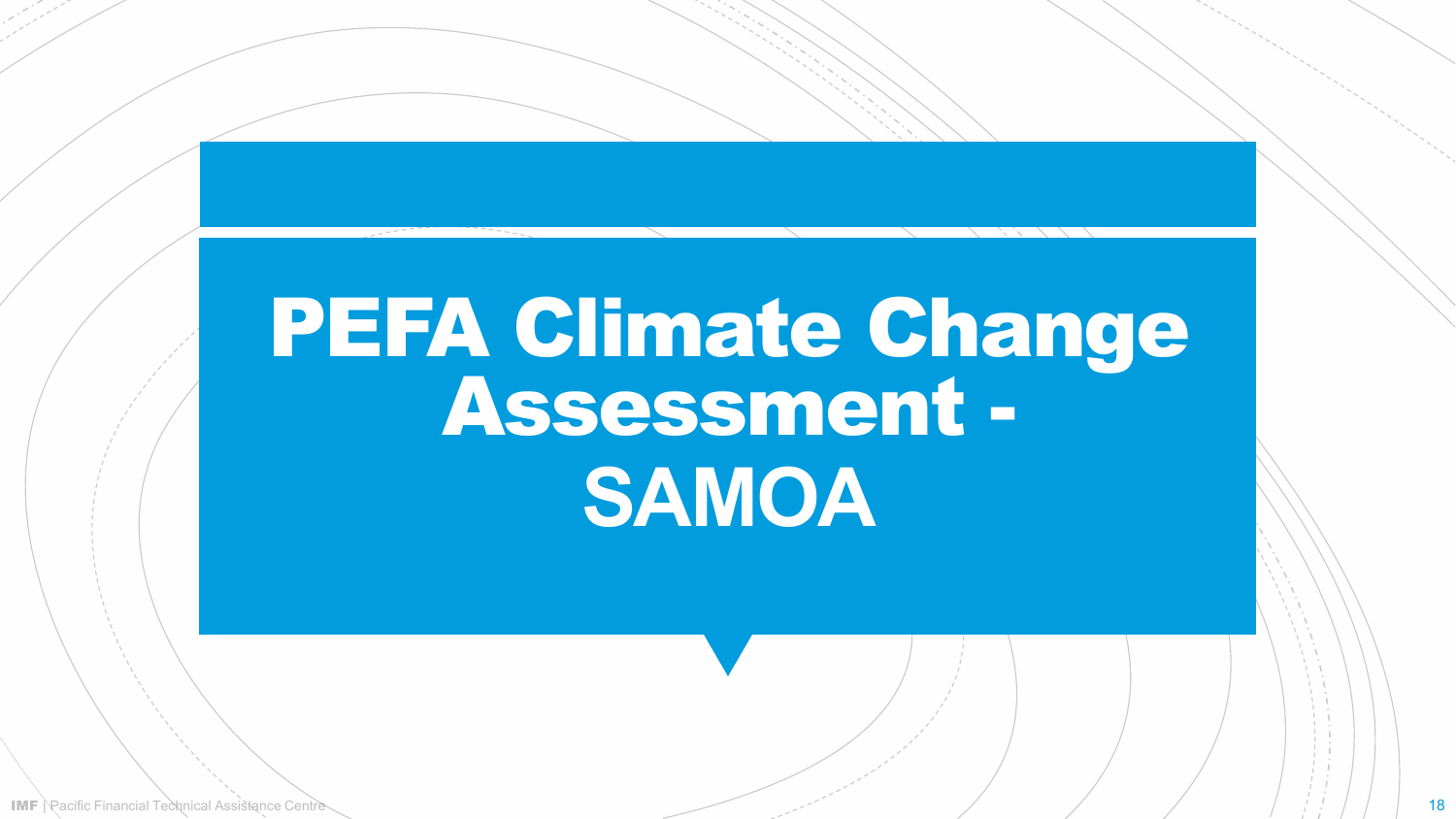## **Climate** Change – a key Development **Challenge**

Highlight Samoa's vulnerability to climate change;

Cyclones impose significant costs both economic and social;

e.g. Cyclone Evans – cost equivalent to 30% of GDP

Climate Change need to be central in Samoa's development Agenda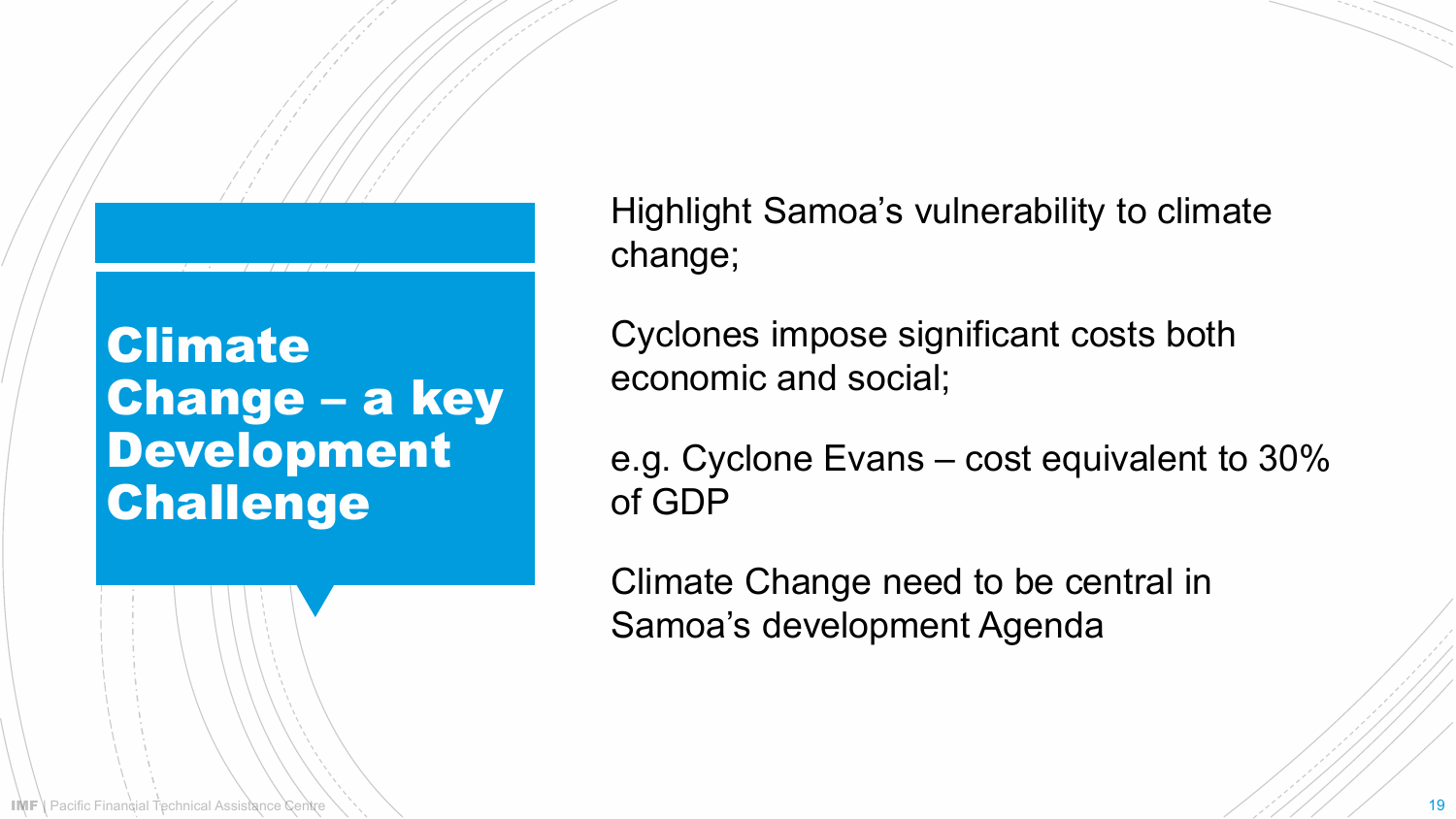Samoa PEFA **Climate** Change Assessment

Acknowledge the decision to have Samoa as the pilot for the PEFA CC:

Acknowledge the joint efforts between the Asessment Team and the Samoan authorities;

Timeline of the PEFA Climate Chnage Assessment

■Concept Note circulated 23<sup>rd</sup> September 2020

■Concept Note approved by Government of Samoa by 5<sup>th</sup> October 2020

- $\Box$  Field Work undertaken remotely from the 13<sup>th</sup> October to the 23<sup>rd</sup> October 2020.
- **ODraft Assessment Report shared with Government on the 11<sup>th</sup> December** 2020
- **ODraft approved by Government and circulated to Peer Reviewers on the** 16th December 2020

Expecting to Publish the Final Report before the end of March.

Despite the remote nature of the assessment, the two sides worked very well and produced a report that I believe will be valuable for refining the PEFA CC $\cdot$ going forward: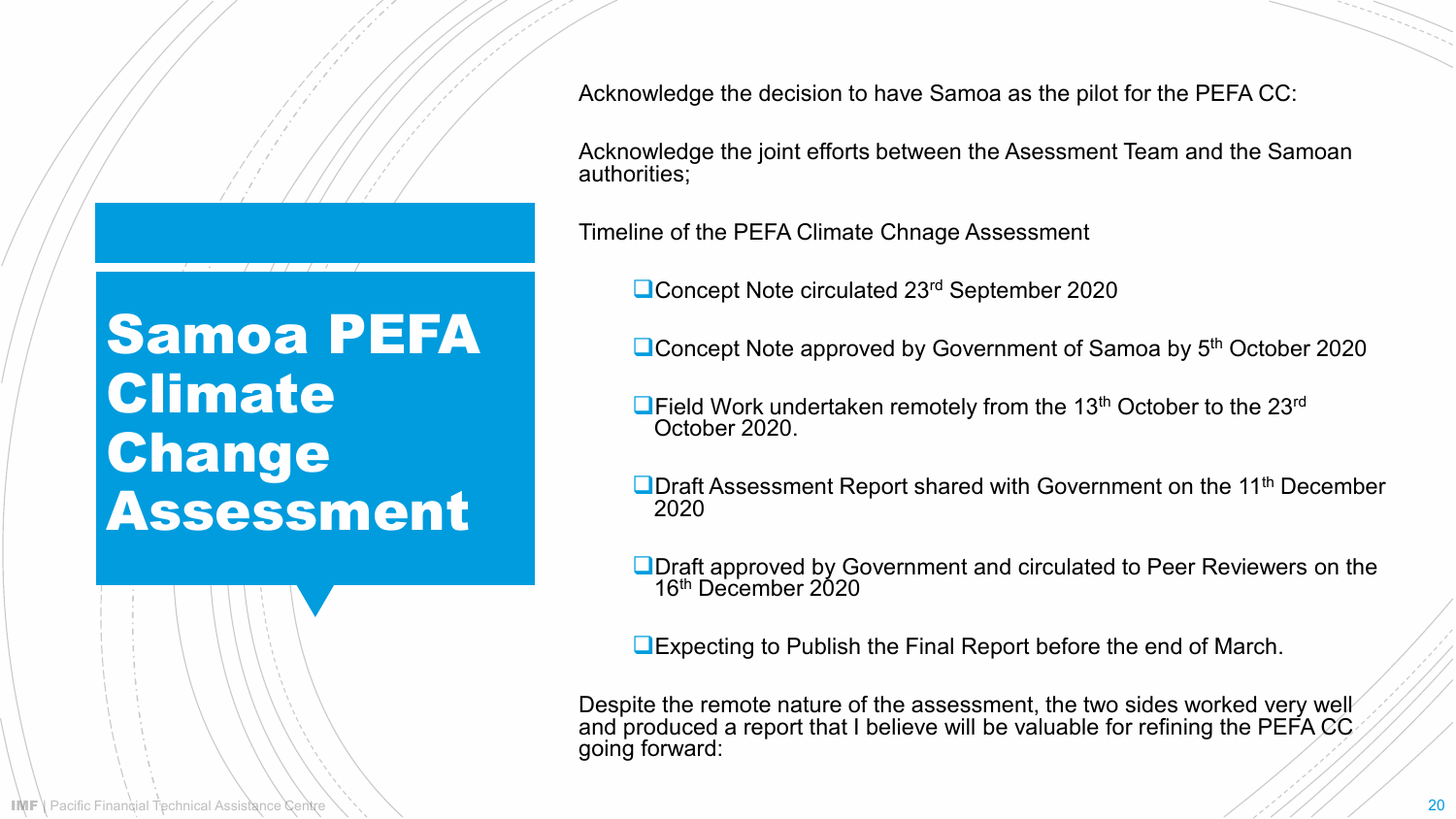## Value of the PEFA Climate Change to Samoa

- i. Contributes towards addressing Climate Change issues with views to mitigate adverse impact of climate change;
- ii. Provides opportunities for scaled-up resource allocation as well as desiging appropriate policies to streamline tax measures in favour of climate change;
- iii. Provide a sound platform for improved policy coherence in the climate change space.
- iv. Facilitate Samoa efforts to directly access GCF funding and become a National Implementing Entity.
- v. Experiences from the PEFA CC Assessments helps us better complements Government efforts.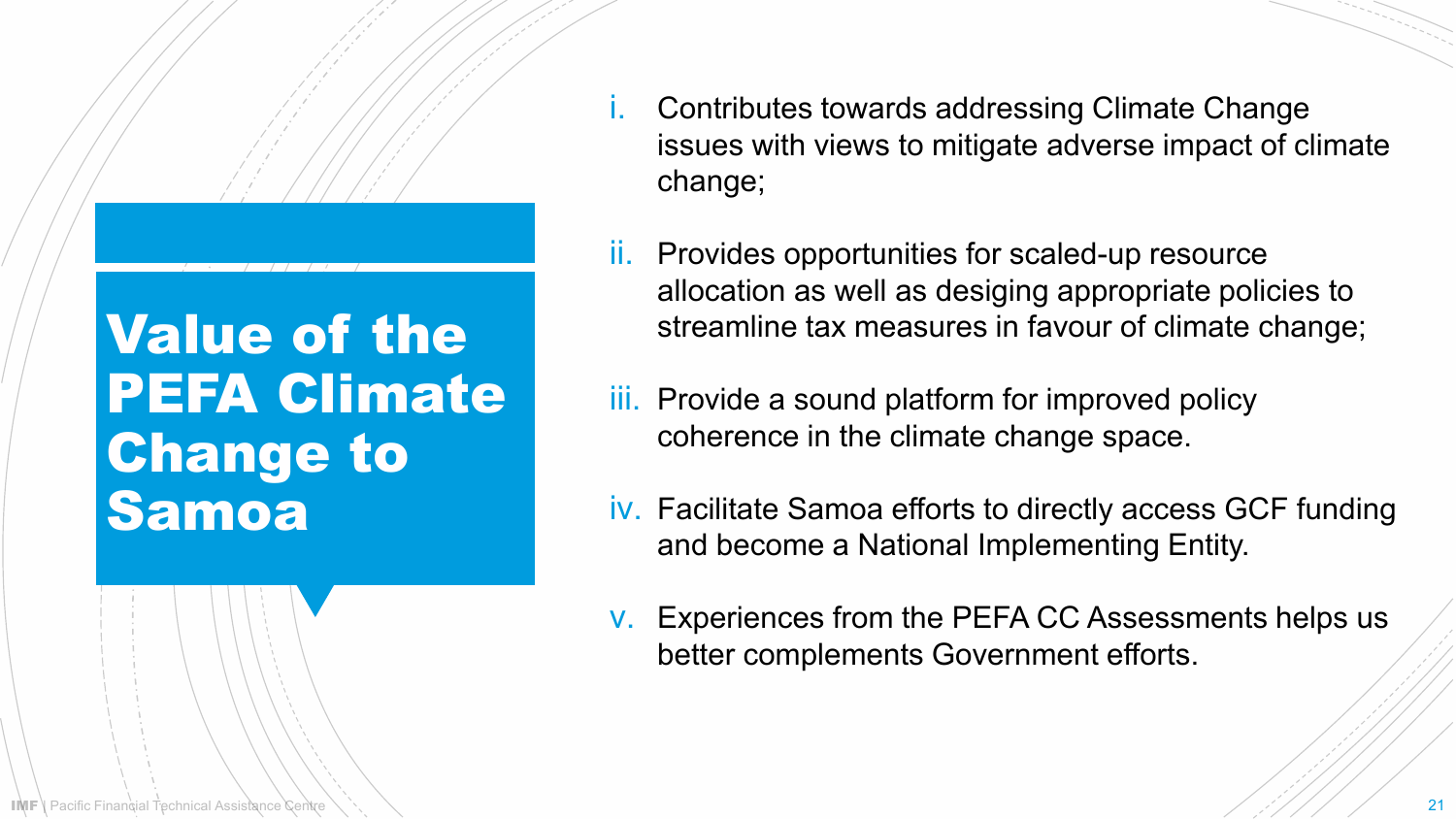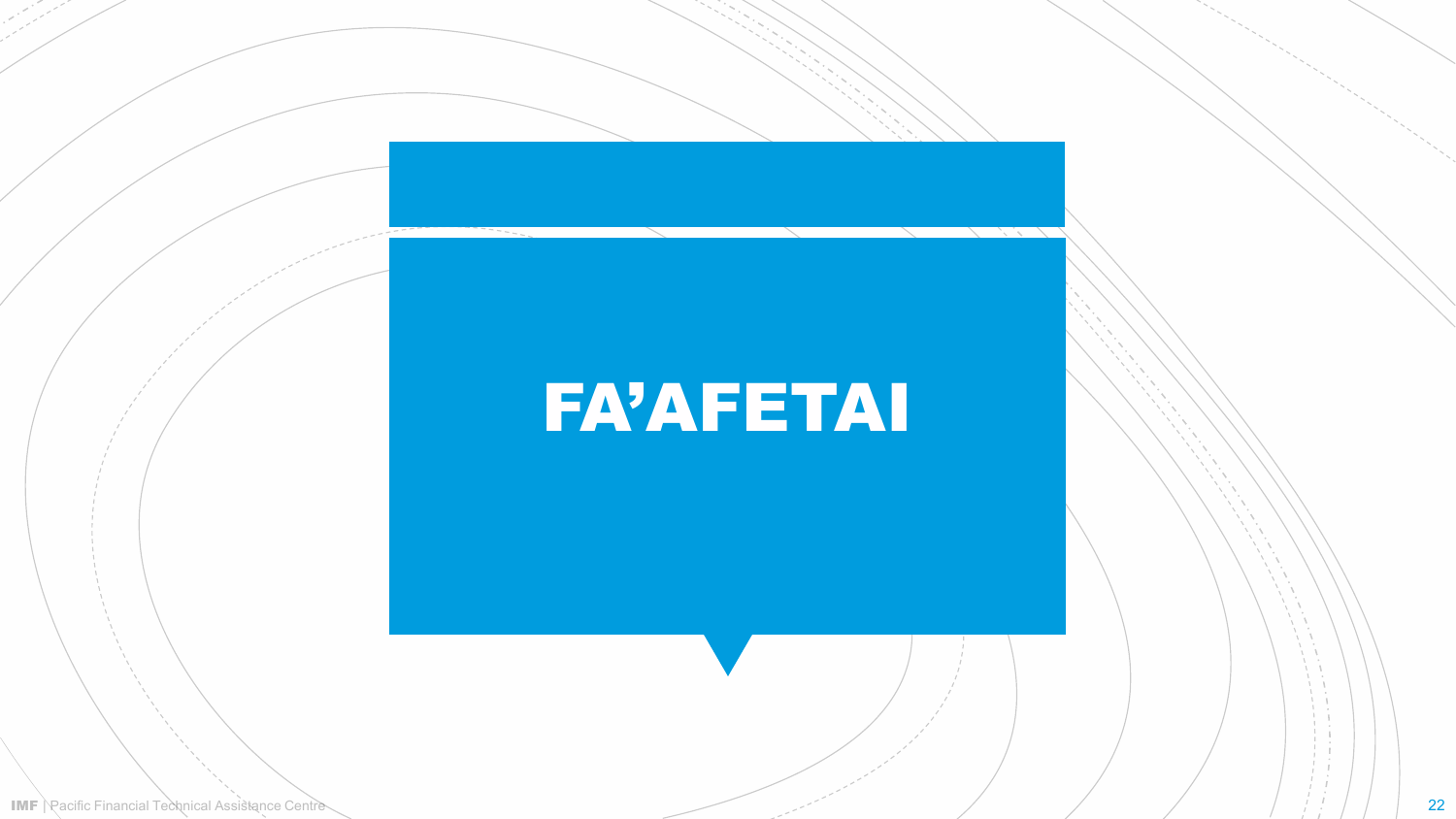#### FISCAL AFFAIRS DEPARTMENT **PFTAC**

**Pacific Island Countries: Review of Tax Reforms in Selected Countries-Lessons for Future Revenue Mobilization** 

Margaret Cotton, Diego Mesa Puyo, Peter Mullins, John Ryan, and Stan Shrosbree

Technical Assistance Report | May 2017







## Updated Review of Tax Reform in Pacific Island Countries

**FEBRUARY 2021**

Thomas Story External Advisor Fiscal Affairs Department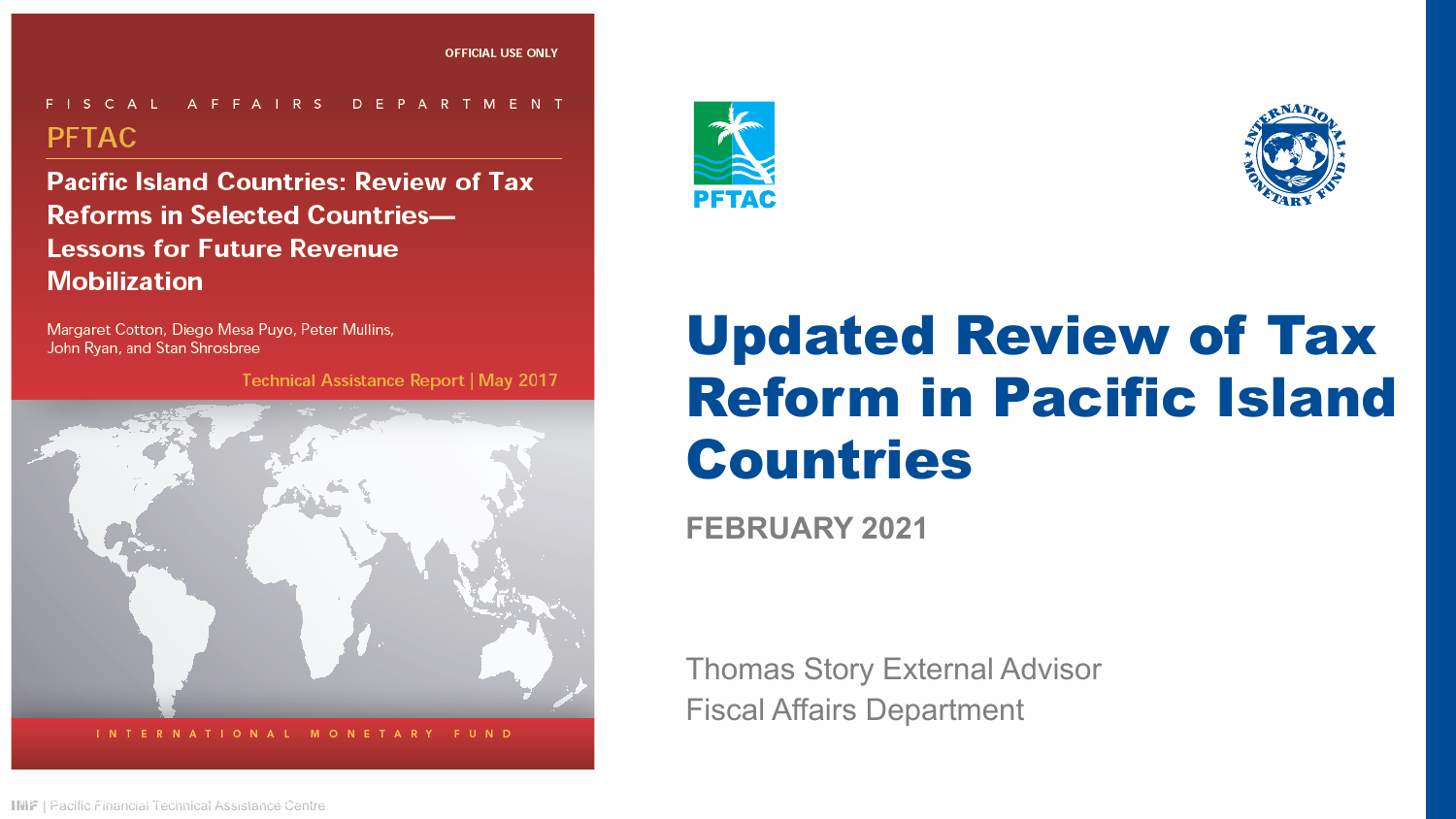

IMF Fiscal Affairs Department tracking tax policy and administration reforms over the long term and follows reviews in 2008 and 2017.

- Need to reflect the changes from COVID crisis and scaling up of the PFTAC revenue program.
- **Inform the priorities for Phase VI PFTAC support under the revenue** program.
- Consider how capacity development activities can be enhanced for successful revenue mobilization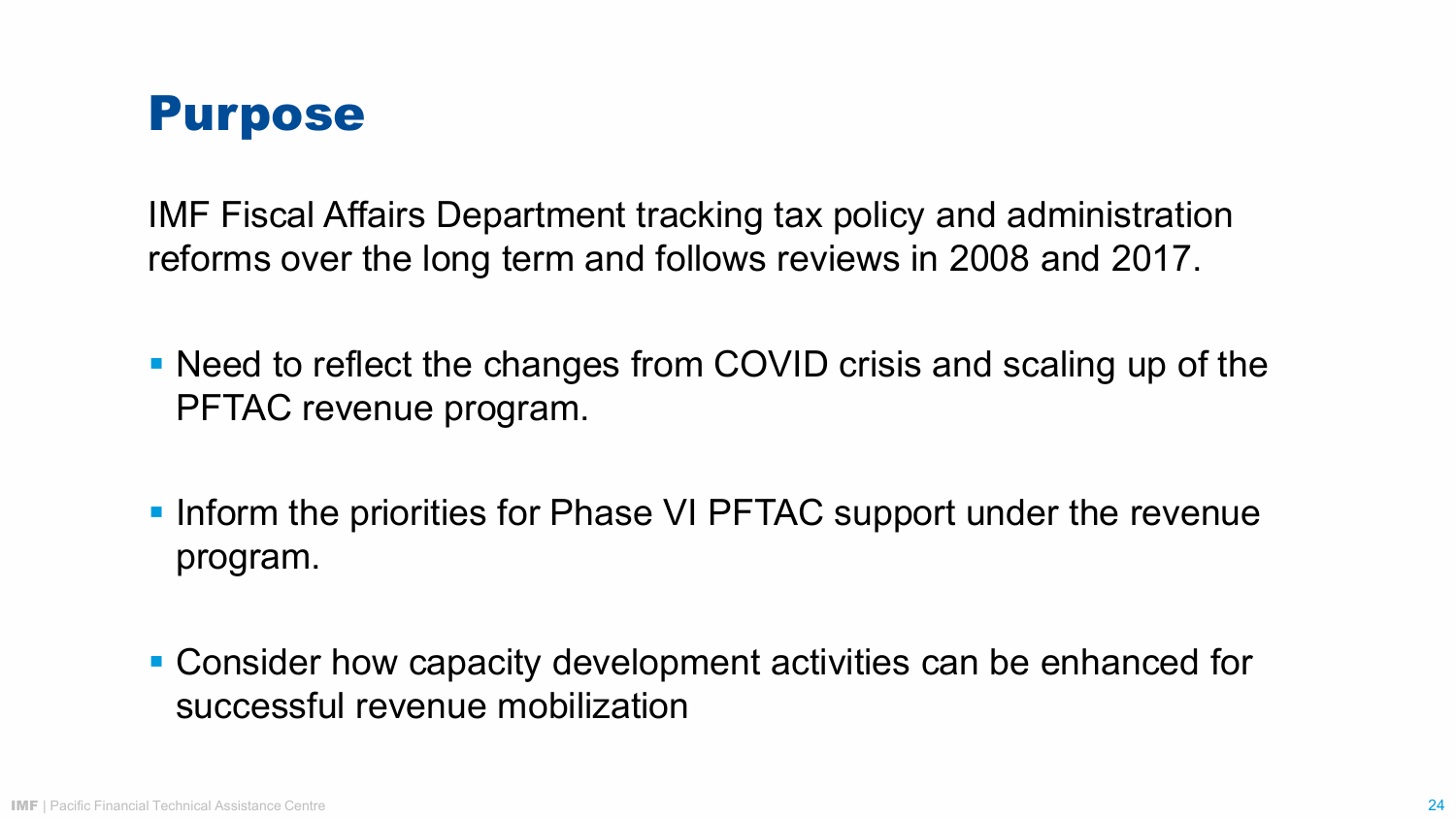## Approach to the Review

- Five case study countries Fiji, Kiribati, Samoa, Solomon Islands and Tonga: gathering data and "virtual" meetings with key officials and ministers.
- **IDED 10.000 IDED 10.000 IDED 10.000 IDED** 10.000 IDED 10.000 IDED 10.000 IDED 10.000 IDED 10.000 IDED 10.000 IDED 10.000 IDED 10.000 IDED 10.000 IDED 10.000 IDED 10.000 IDED 10.000 IDED 10.000 IDED 10.000 IDED 10.000 IDED revenue mobilization, growth and equity considerations (including gender equality).
- Requesting show case examples in tax policy and administration and lessons learnt from other PFTAC members.
- Consultations with support providers for regional tax reform.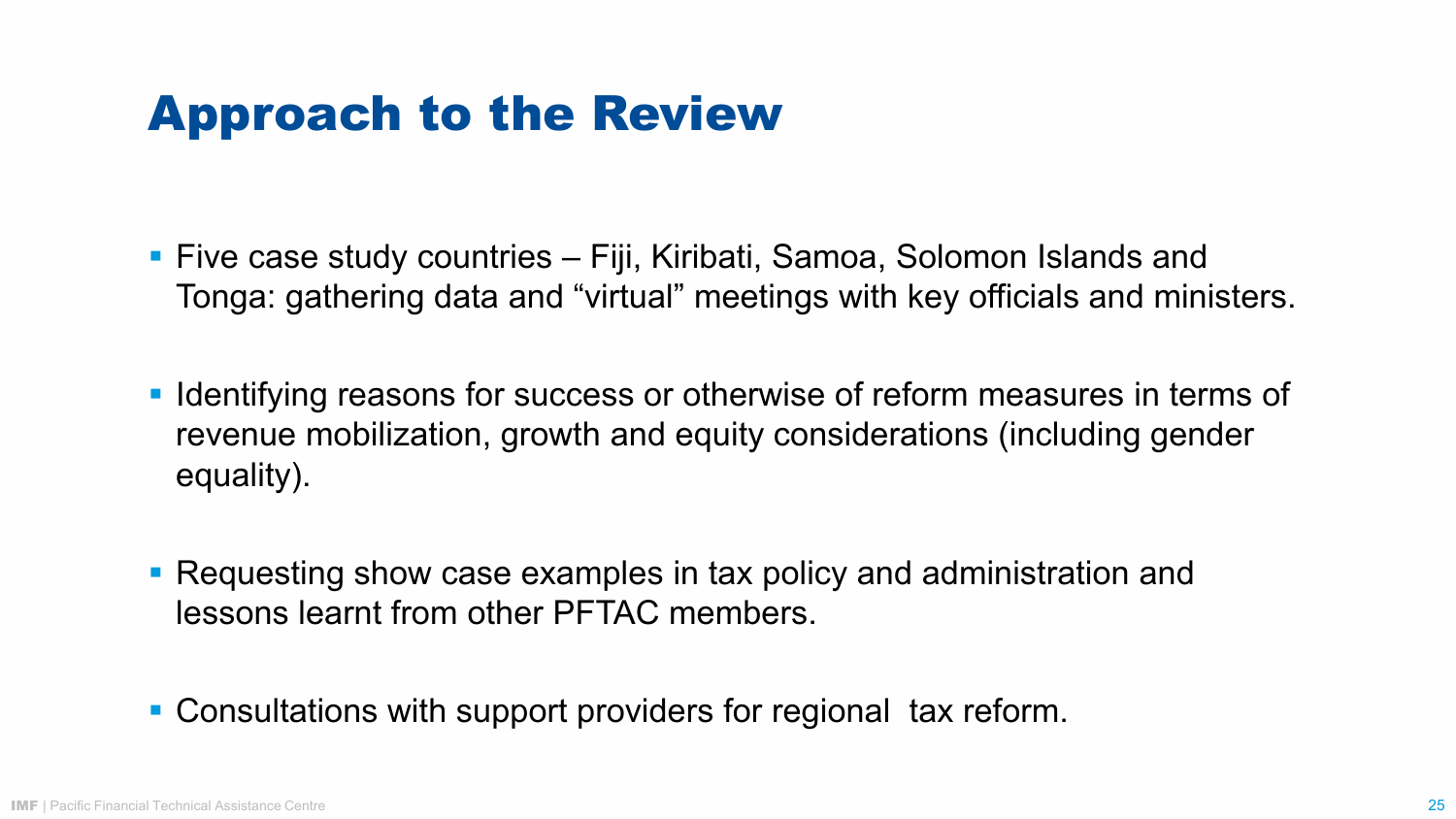## Items for Steering Committee Endorsement

- 1. Government Finance Statistics (GFS) program final extension of resident advisor for 4 months ahead of reduction and end of program.
- 2. Budget-neutral recruitment of second resident Revenue advisor for balance of Phase V.
- 3. Continuation of limited role of Macro advisor for remainder of Phase V in support of regional Remittance (Correspondent Banking Relationship [CBR]) project.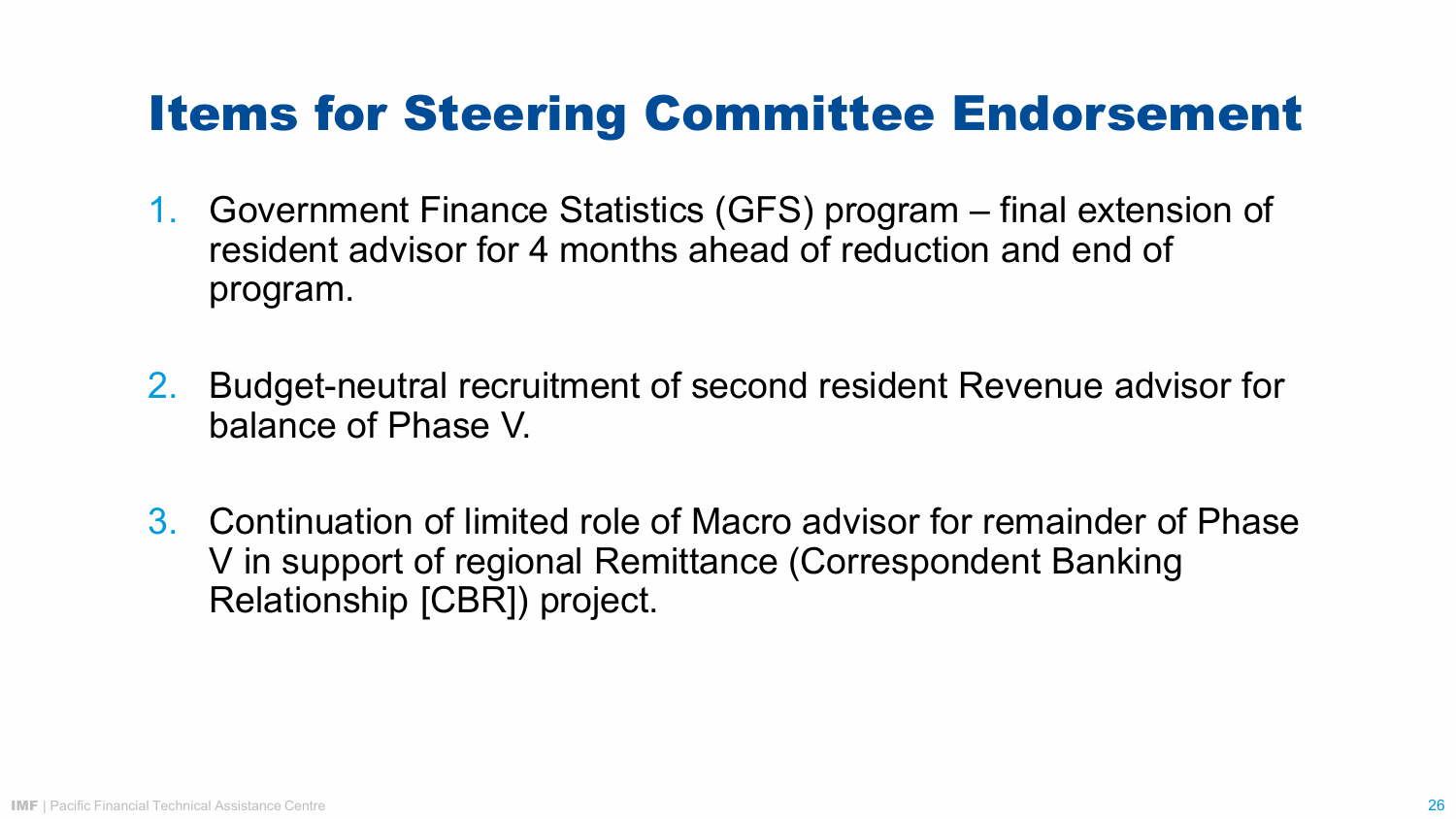## Phase VI Issues: Next Steps, Timelines, Milestones\*

| <b>Action</b>                                            | <b>Responsibility</b>                                                                   | <b>Objective</b>                                                                                                      | <b>Timeline</b>                                 |
|----------------------------------------------------------|-----------------------------------------------------------------------------------------|-----------------------------------------------------------------------------------------------------------------------|-------------------------------------------------|
| <b>Phase VI strategy note</b><br>$(5-10 \text{ pages})$  | <b>IMF</b><br>(Asia Pacific Dep., CD)<br>Depts: FAD, MCM, STA,<br>LEG, ICD)             | Secure departmental and management<br>approval to broad priorities, resource<br>requirements and fund-raising targets | June-August 2021 (following<br>June SC meeting) |
| <b>Program Document</b><br>(comprehensive)               | IMF and external partners:<br>PFTAC members, donor<br>partners, development<br>partners | Ensure full stakeholder inclusion and<br>support: synergies, cooperation, avoid<br>duplication; detailed planning     | September-December 2021                         |
| <b>Fundraising and</b><br>seeking pledges                | <b>IMF and PFTAC members</b>                                                            | Alert donors and members of upcoming<br>financial contributions                                                       | From February 2021 through<br>end of Phase      |
| <b>Signing Letters of</b><br><b>Understanding (LOUs)</b> | IMF (ICD)                                                                               | Securing sufficient funding to finance<br>years 1+2 of Phase VI operations                                            | By June 2022                                    |

\* Assumes Phase VI starts on November 1, 2022 which is based on a 6-month extension of Phase V subject to Steering Committee endorsement in June 2021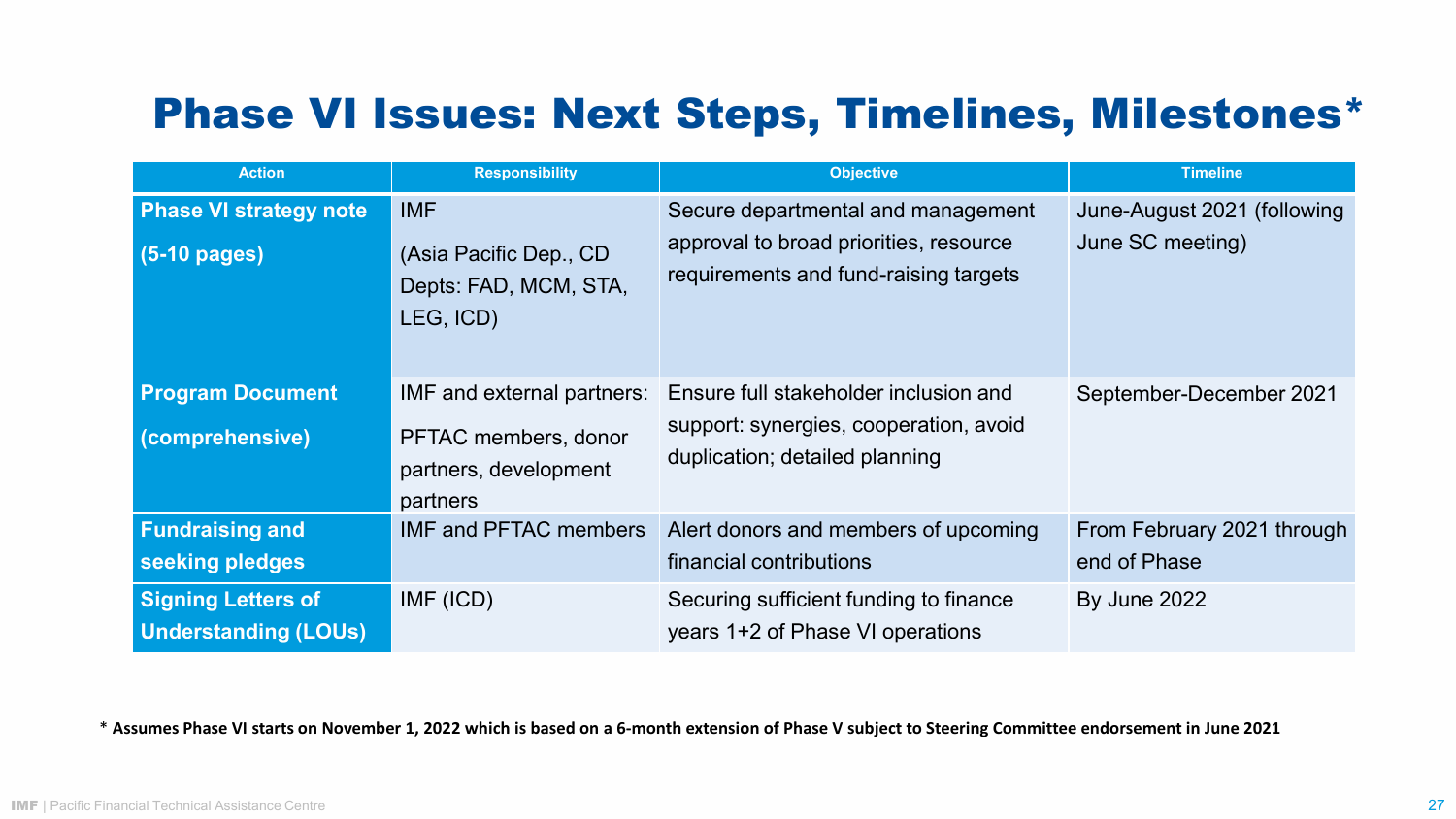## 2021 Steering Committee Plans

#### **When?**

- **June** given shift in timetable for all IMF regional centers
- Last week of June, starting Tuesday June 29 over at least two days concluding by Friday July 2

#### **Where?**

- **Suva** given uncertainty of travel resuming, but presence of SC members and observers to allow a hybrid event, with remote sessions for others not exceeding two-hour blocks.
- **Venue** to be determined but requires reliable connectivity. Possibly a hotel for opening and closing sessions as number of participants may exceed PFTAC office facilities.
- **Chair** Fiji Government to chair

#### **Logistics**

- **Assuming virtual participation unavoidable**  propose an opening day session dealing with all regular business, and a concluding day session (Friday July 2) devoted to Phase VI issues.
- **Virtual Working Group (VWG) remote sessions**  of two-hours duration between opening and closing day sessions open to all members/observers to report back to final session for decisions and endorsements.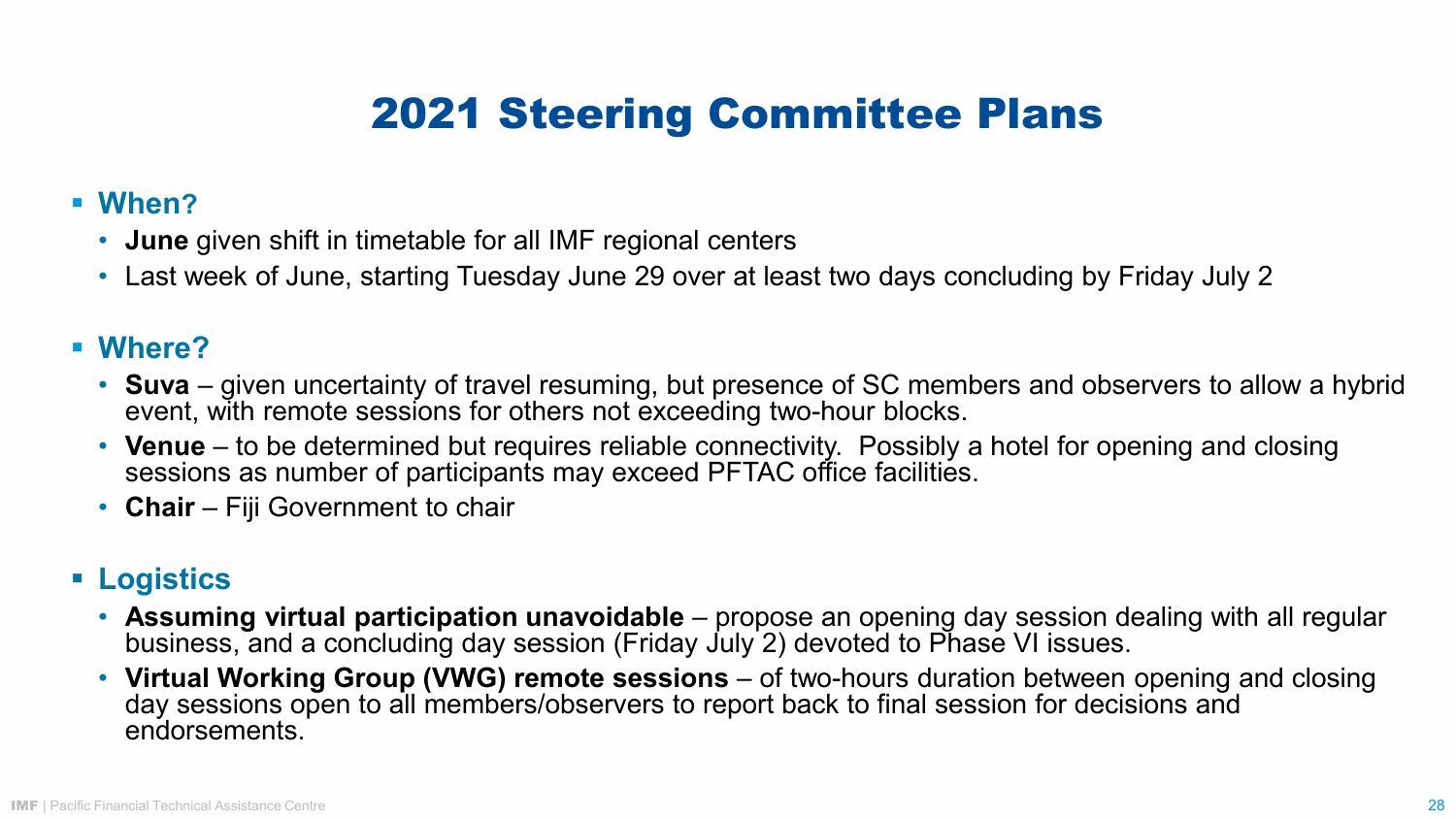## 2021 Steering Committee Plans

#### **Agenda Issues**

- **External Evaluation Report** presentation of final report by evaluators and IMF response for action plan
- **Updated Revenue Review**  presentation of findings
- **FY2021 Outturn** will be documented in final version of 2021 Annual Report published ahead of meeting to reflect actual delivery against workplans and actual expenditure against budgets
- **Financial Situation**  anticipated funds availability to exceed requirements for final year of Phase V, so expectation of a proposal to extend Phase V (and delay start of Phase VI) to utilize remaining funds.
- **FY2022 Workplan and Budget** for endorsement
- **Phase VI**  stakeholder views and inputs are reflected and articulated in strategic priorities for Phase VI

#### **Outputs/Outcomes**

- **Programs/Topics** clear Phase VI preferences and priorities of the SC are articulated and captured in terms of existing PFTAC programs (whether to expand, contract, or end) and possibly new programs that are within the mandate of IMF.
- **Resource Requirements**  broad determination of the resource needs number and composition of resident advisors and budget implications.
- **Fund-raising Ambitions**  a consensus on member contribution expectations, and balance to be raised from donors reflecting the prospects from the existing donor pool.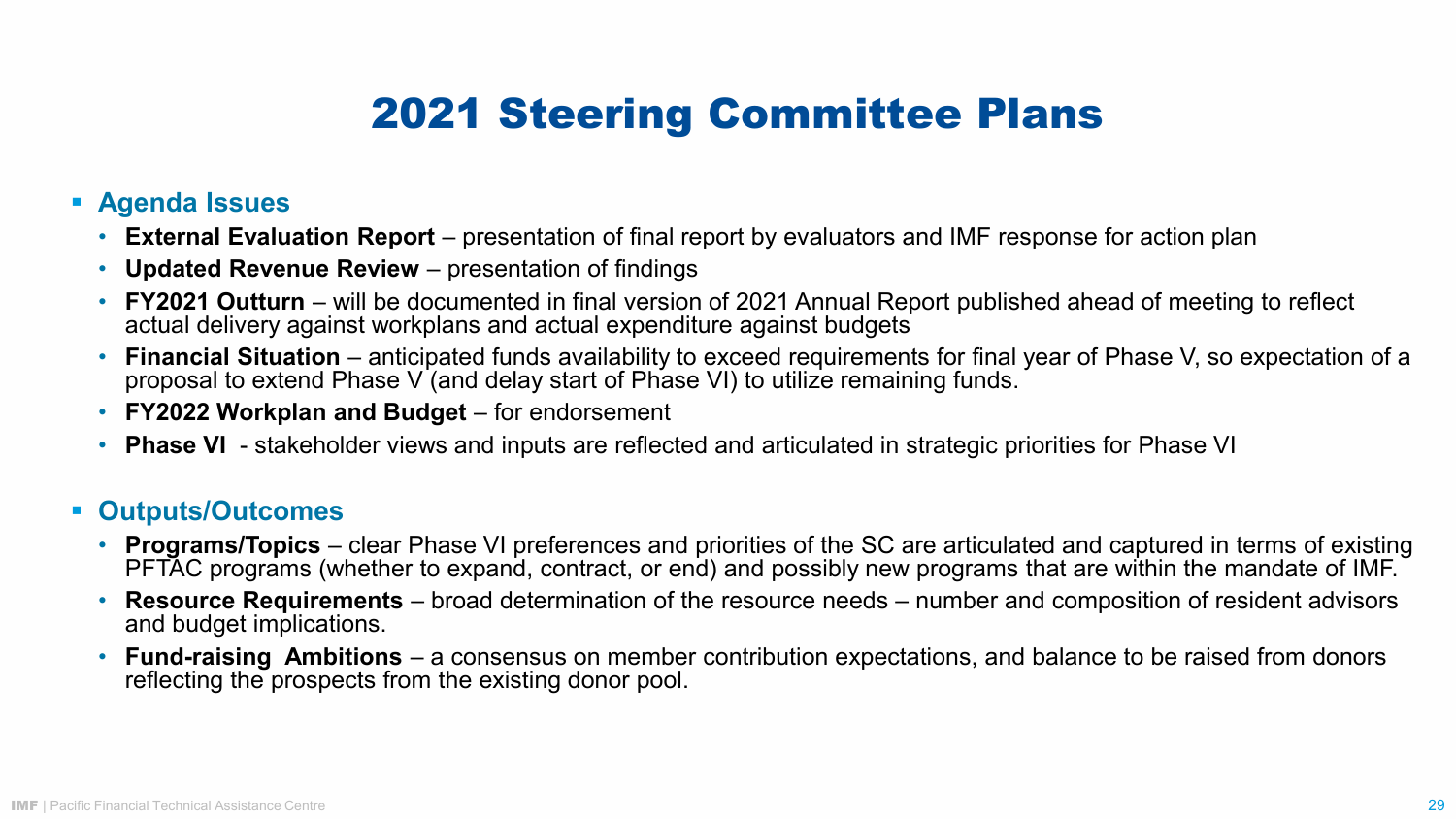## Reflecting the Phase VI Views of the SC

#### **Proposal:**

- **Preparation before June SC Meeting is crucial** a virtual format of the June meetings necessitates extensive preparation and consultation beforehand to reflect the views and ideas of all stakeholders who utilize the opportunity to contribute.
- **Establish five thematic Virtual Working Groups (VWG)** to exchange views from now until June when each group provides their documented positions beforehand and engages in a wider 2-hour thematic virtual session in June to reach a consensus position to present in the concluding June SC session.
- **VWG participation is voluntary and representative of key constituencies.** The resident PFTAC advisors can provide a secretariat role to facilitate and encourage an exchange of views plus document findings for June. Each VWG desirably includes at least two different country representatives, one or two donor representatives, and if relevant, a representative of a regional group or partner organization.
- **VWGs could be broadly thematic** and aligned with current PFTAC programs:
	- Revenue Policy, Legislation, and Administration
	- Public Financial Management (PFM)
	- Macroeconomic Statistics
	- Financial Sector
	- Macro/Debt Management and Other Topics